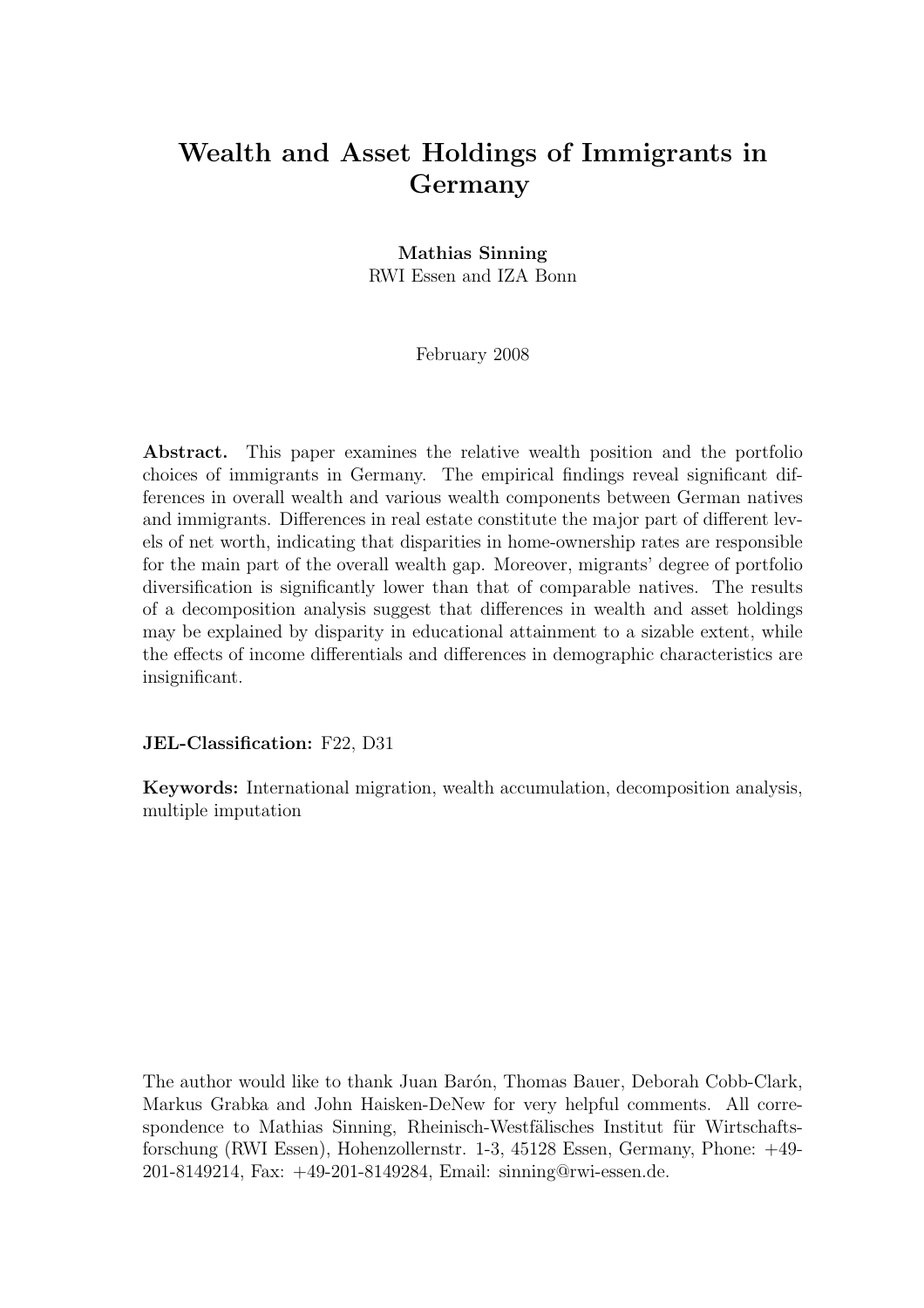## 1 Introduction

As a result of the increasing relevance of international migration, the economic and societal integration of immigrant minorities into the society of their host country has become a matter of intense debate among economists and policy makers in many immigration countries worldwide. Following the seminal contribution by Chiswick (1978), the literature on the economic performance of immigrants has largely concentrated on the extent to which labor market outcomes (e.g., earnings and employment status) of immigrants vary over the settlement process (Borjas, 1994; Zimmermann, 2005). Recent studies have started to examine how the relative wealth position of immigrants enhances as their duration of residence in the host country increases (Shamsuddin and DeVoretz, 1998; Zhang, 2002; Cobb-Clark and Hildebrand, 2006a,b; Bauer et al., 2007).

An investigation of the nativity wealth gap allows inferences about the overall economic well-being of immigrants. Studies that focus exclusively on income will underestimate differences in economic well-being between natives and immigrants if wealth disparities are even more pronounced. Moreover, policies that seek to reduce income differences do not necessarily alleviate wealth inequalities, because wealth may be distributed quite differently from income (Blau and Graham, 1990; Gibson et al., 2007). At the same time, wealth represents an important measure of the economic integration of immigrant minorities. Wealthier families have access to better schools and enhanced health facilities and live in neighborhoods characterized by lower levels of crime (Gittleman and Wolff, 2004). Wealth further provides liquidity in times of economic hardship, access to the credit market, and the resources to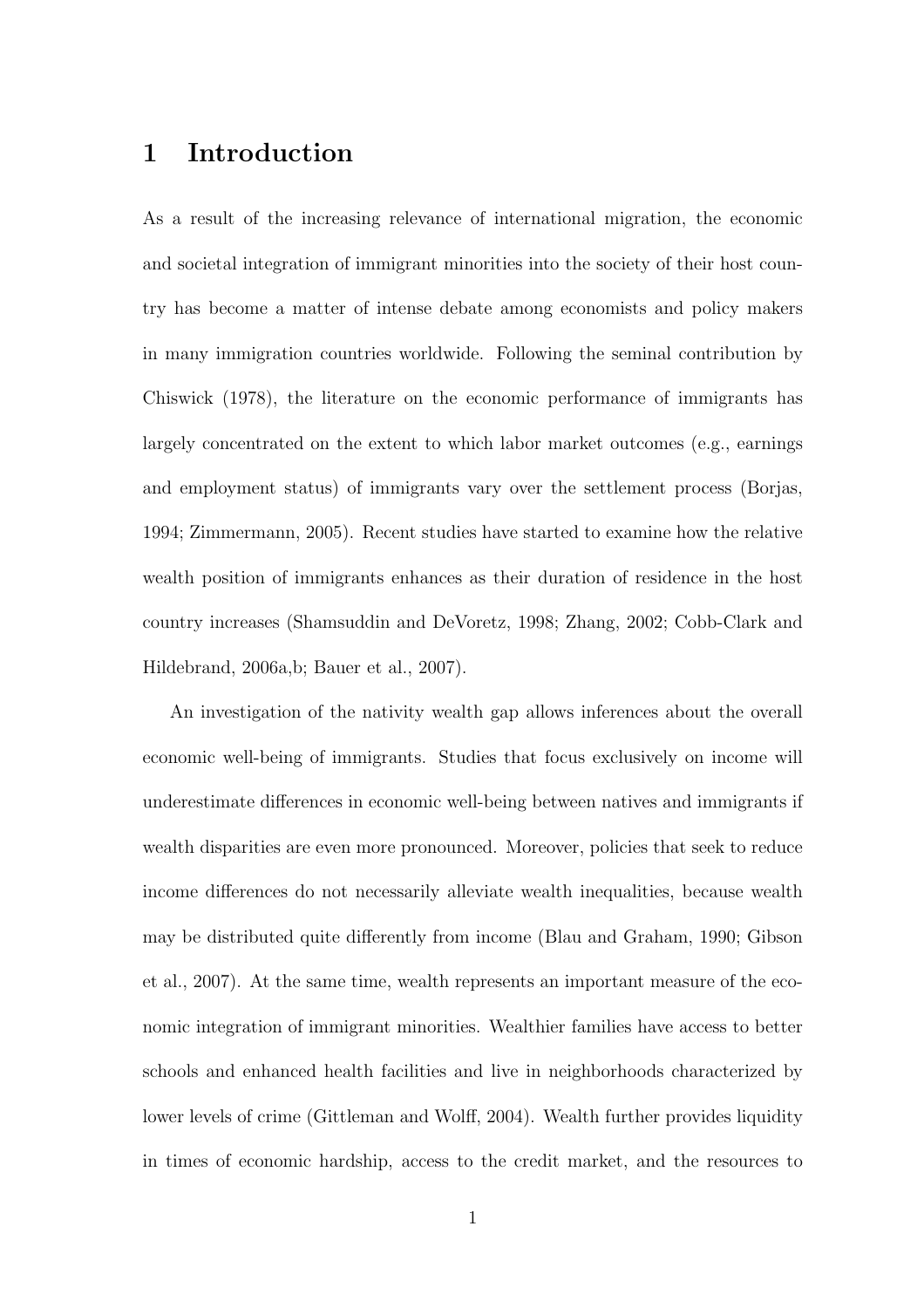maintain living standards in retirement (Cobb-Clark and Hildebrand, 2006b; Bauer et al., 2007).

Previous studies provide a quite consistent picture regarding the existence of an overall nativity wealth gap in different countries (Carroll et al., 1994; Cobb-Clark and Hildebrand, 2006b; Bauer et al., 2007). Unfortunately, very little is known about differences in the portfolio decisions of native-born and foreign-born individuals, although it may be expected that both wealth levels and portfolio allocations depend on nativity (Amuedo-Dorantes and Pozo, 2002; Cobb-Clark and Hildebrand, 2006a,b). This paper aims at filling this gap by investigating differences in the magnitude and composition of wealth between German natives and immigrants and examines the reasons for these differences. Since portfolio allocations may be responsible for a sizeable part of the nativity wealth gap, particular attention will be paid to differences in composition and diversification of asset portfolios between native-born and foreign-born individuals in Germany. In the empirical analysis, which is based on cross-sectional data drawn from the German Socio-Economic Panel (SOEP), two research questions will be addressed: Are there differences in individual wealth and asset holdings between natives and immigrants? Which part of these differences can be attributed to disparities in socioeconomic and demographic characteristics between the two groups?

Germany provides an interesting case study for the analysis of wealth and asset holdings of immigrant minorities. During the 1960s, "temporary" guest workers from Southern Europe were encouraged to migrate to Germany to fill an low-skilled labor shortage. Many of them, however, decided to stay in Germany permanently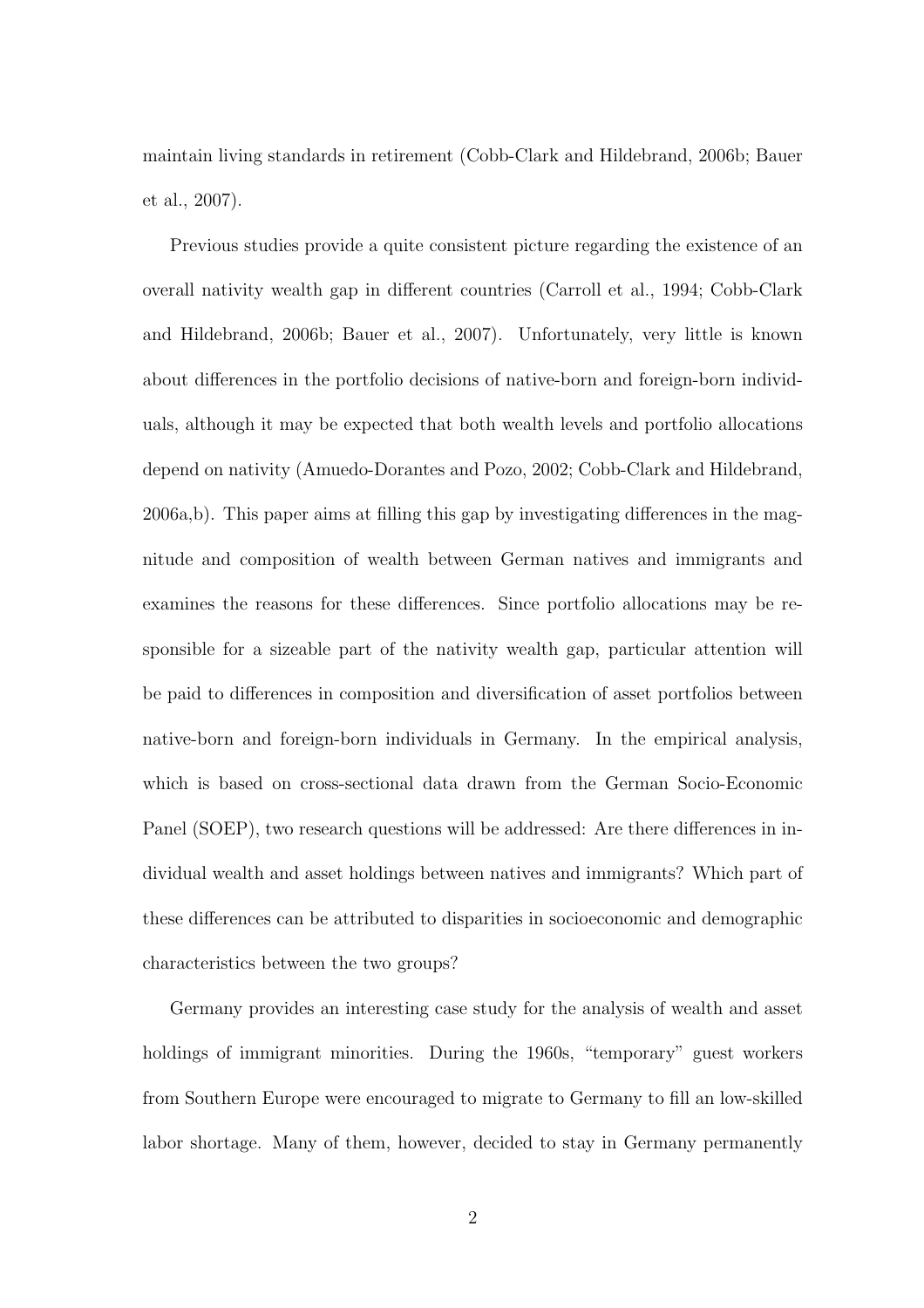(Schmidt and Zimmermann, 1992; Bauer et al., 2005). These immigrants were typically very different in education, cultural background and motivation to their higherskilled European counterparts that migrated to the United States after the Second World War. Further restrictions limiting dual-nationality and complicating application for German citizenship may have restrained potential assimilation, in contrast to the integrative policies of typically immigration countries such as Australia, Canada and the United States (Antecol et al., 2003). The wealth accumulation behavior of this group of immigrants may become an important factor for the German pension system, because because a sizeable part of the immigrant population in Germany will reach retirement age in the coming decades.

The results of the empirical analysis reveal considerable differences in wealth and asset holdings between natives and immigrants, indicating substantial disparity in the economic well-being of the two groups. Moreover, differences in real estate constitute the major part of different levels of net worth, suggesting that disparities in home-ownership rates are responsible for the main part of the overall wealth gap. Furthermore, migrants' degree of portfolio diversification is significantly lower than that of comparable natives. The results of a decomposition analysis suggest that differences in wealth and asset holdings may be explained by disparity in educational attainment to a sizable extent, while the effects of income differentials and differences in demographic characteristics are insignificant. The estimates of the single components of wealth reveal that educational attainment is highly relevant for the investment in financial and other assets as well as private insurances but relatively less important for the accumulation of real estate. Finally, in most cases,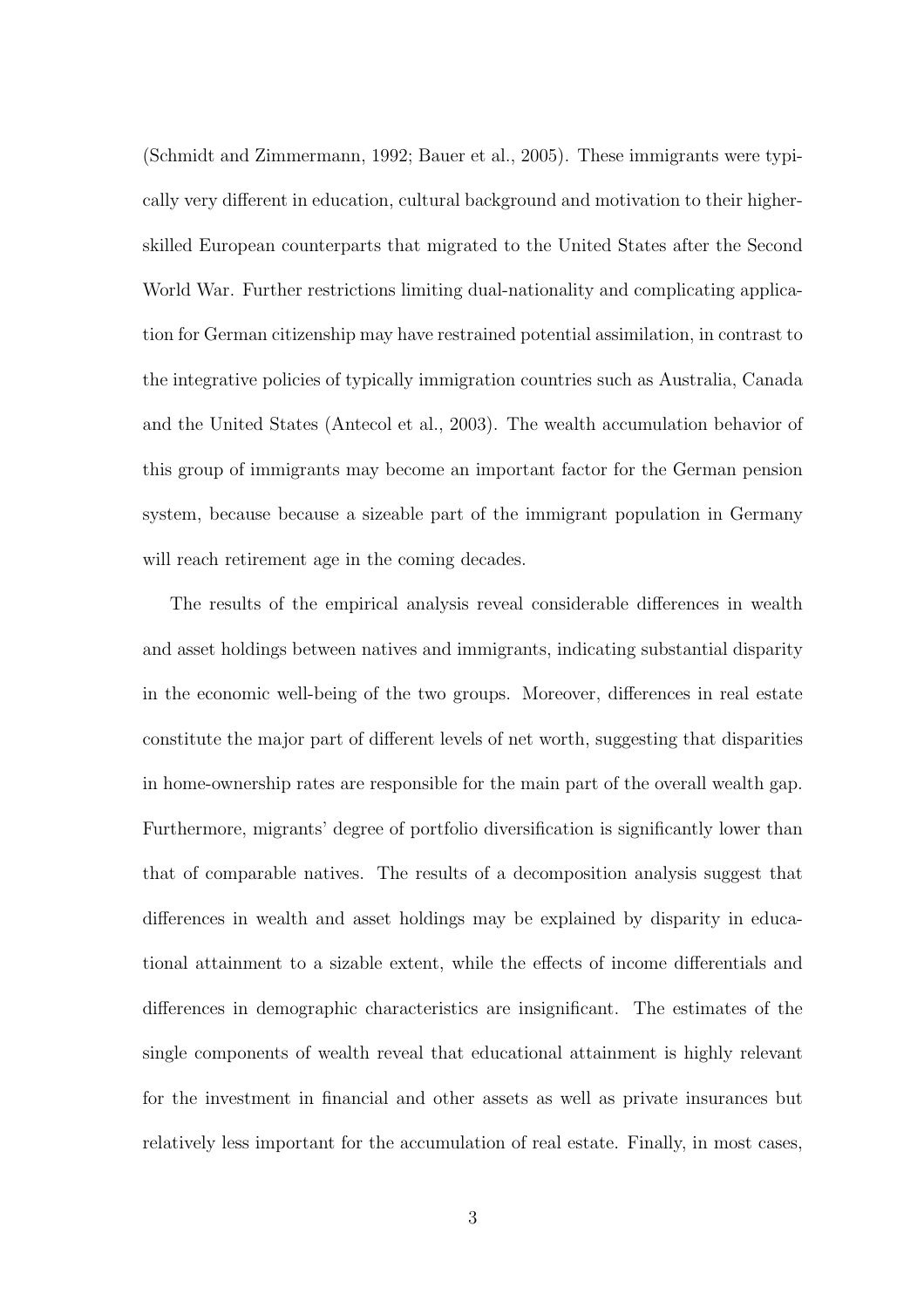more than half of the gap in wealth and asset holdings remains unexplained by differences in income, education, and demographic characteristics between natives and immigrants.

The paper proceeds as follows. Section 2 provides a short survey of the existing literature on wealth and asset holdings. Section 3 describes the data used for the empirical analysis and provides some descriptive statistics. The empirical strategy and the estimation results are presented in Section 4. Section 5 concludes.

### 2 Wealth and asset holdings of immigrants

From a theoretical perspective, there are several ways in which wealth levels and portfolio choices may differ between natives and immigrants. Due to self-selection and selective immigration policies of the receiving countries, immigrants are typically non-representative of both the sending and receiving country populations. Consequently, different observable and unobservable characteristics may be responsible for differences in the magnitude and composition of wealth. For instance, wealth disparities may be a result of differences in the economic performance of natives and immigrants that were caused by different skill levels (Chiswick, 1978; Borjas, 1987).

Wealth levels and portfolio choices may differ between similar natives and immigrants for a number of other reasons. First, the nativity wealth gap may be the result of different portfolio compositions. In particular, the higher ability of immigrants to diversify portfolios across countries may allow them to hold different asset portfolios that reduce income risk and lower the need for precautionary savings. Supporting this hypothesis, Amuedo-Dorantes and Pozo (2002) argue that the apparent lower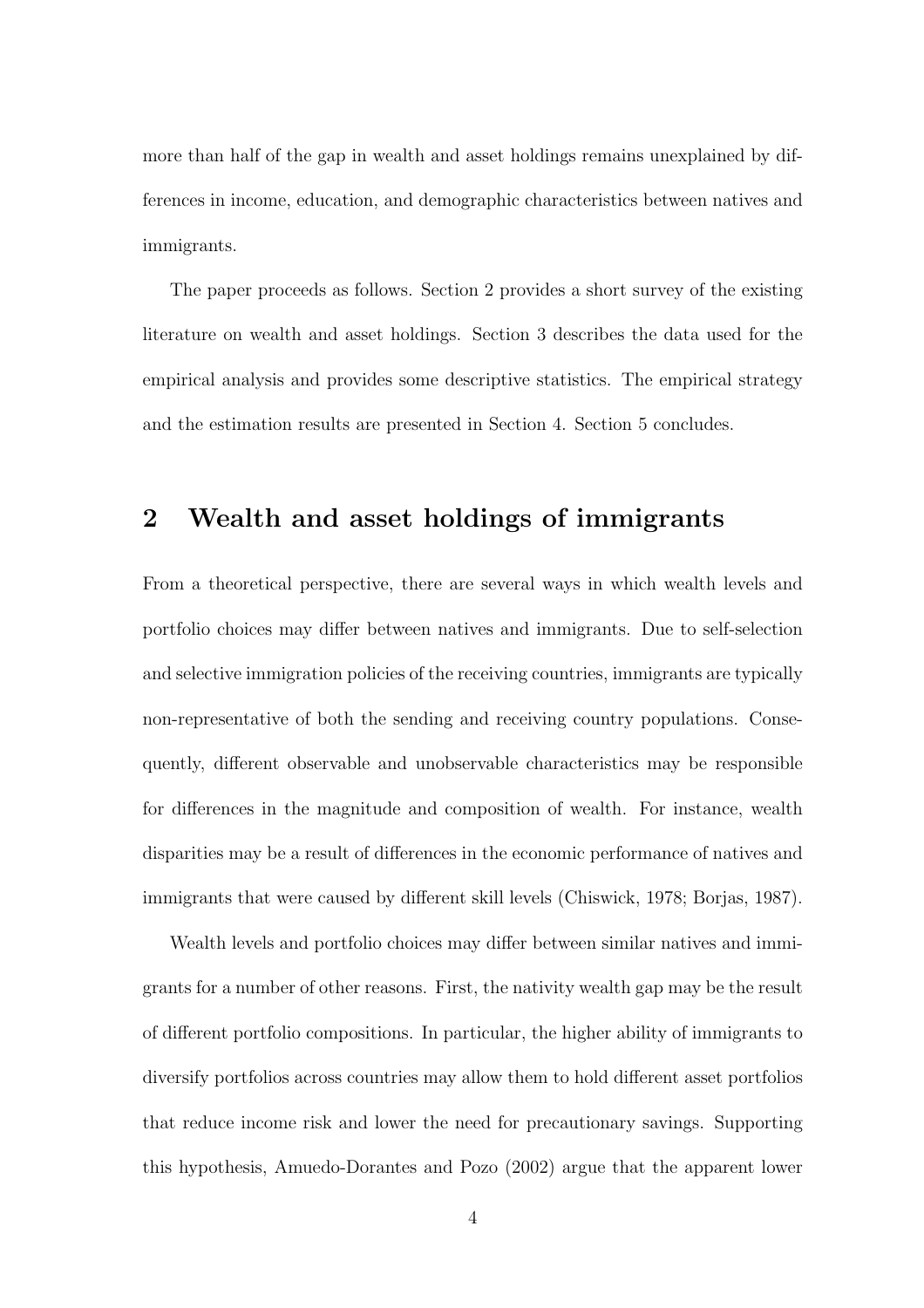precautionary savings observed for immigrants in the US may be caused by the fact that they engage in saving by remitting parts of their income to their home countries. Amuedo-Dorantes and Pozo (2006) find that a higher income risk leads to increased remittances of immigrants. Sinning (2007) demonstrates that return intentions have a significant influence on migrants' savings in their home country.

Second, different preferences or risk aversion may explain portfolio choices with different rates of return and consequently variation in overall wealth levels. In particular, both immigrants' preferences and risk aversion may be affected by social norms in the sending country that are likely to influence not only intergenerational transfers and inheritances, but also asset allocation, rates of return and in turn wealth accumulation (Bauer et al., 2007). Empirical evidence suggests that intergenerational transmission processes exist for both portfolio choice decisions (Chiteji and Stafford, 1999) and attitudes towards risk and trust (Dohmen et al., 2006). Moreover, Bonin et al. (2006) find that immigrants to Germany are significantly more risk averse than native-born Germans, indicating that attitudes towards risk may depend on nativity status.

Third, immigrants' portfolio choice decisions and the resulting relative wealth position may depend on expectations regarding retirement and return migration. Cobb-Clark and Stillman (2006), for example, demonstrate that immigrants to Australia are more uncertain about their retirement age than natives. This uncertainty may be explained by migrants' location choices after retirement to a sizeable extent (De Coulon and Wolff, 2006). Theoretical models suggest that interactions between relative economic conditions in home and host countries and expectations regarding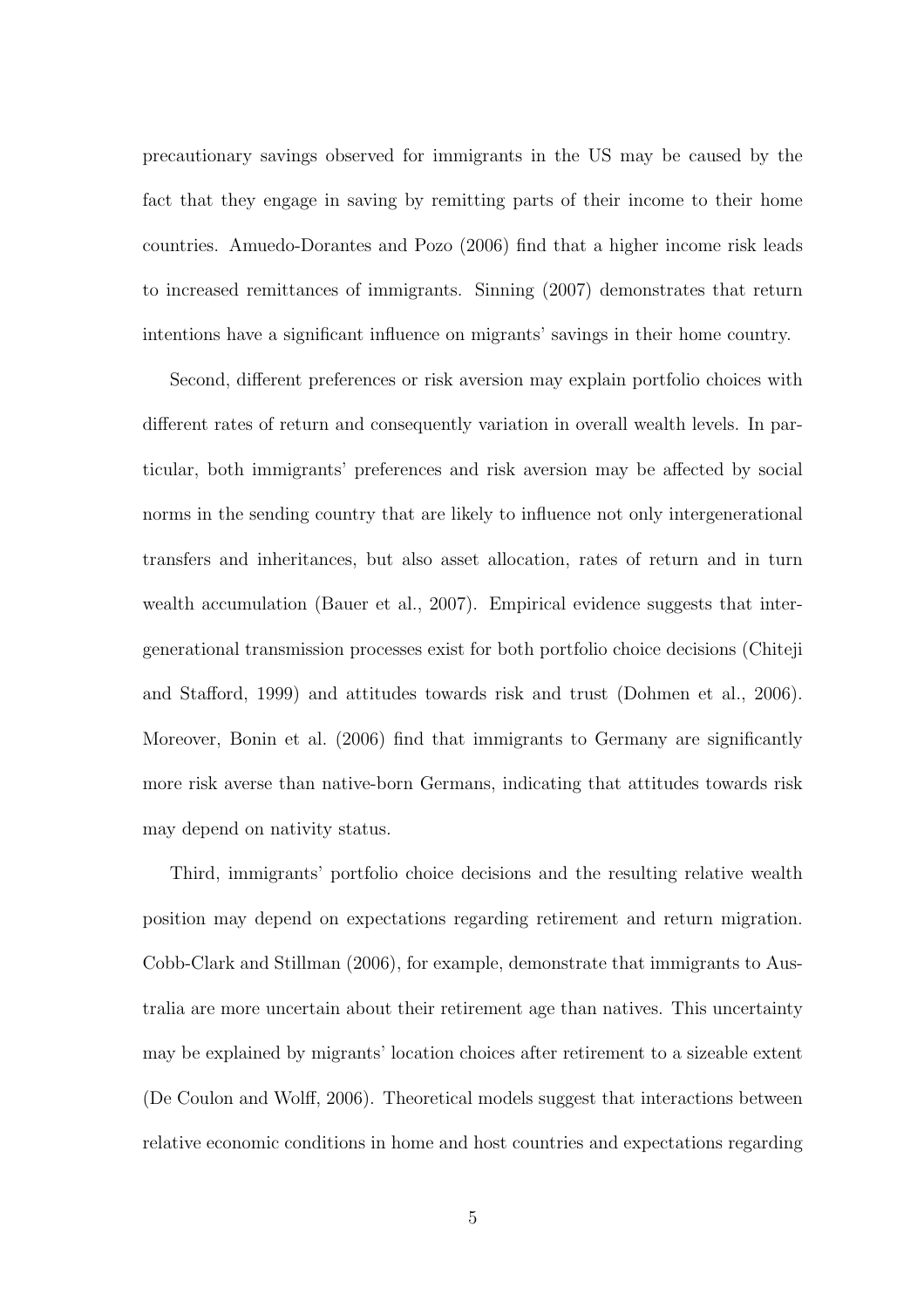return migration may affect the wealth accumulation behavior of immigrants. Galor and Stark (1990), for example, demonstrate that the positive remigration probability of immigrants increases their labor supply in the host country and consequently their saving propensity. Djajic and Milbourne (1988) and Djajic (1989) show that temporary migrants accumulate more wealth than natives and permanent migrants if commodity prices in the host country are higher than in the home country. Finally, Dustmann (1997) demonstrates that immigrants accumulate more wealth than natives if they face greater income risk and argues that the amount of migrants' savings is a function of the correlation in labor-market shocks in home and host countries.

Previous studies provide a quite consistent picture regarding the existence of an overall nativity wealth gap in different countries. Carroll et al. (1994), for example, find differences in the saving patterns of immigrants to Canada across countries of origin. They demonstrate that these patterns do not resemble the national saving patterns in the sending countries because of immigrant selectivity variations across sending regions, indicating that savings disparities within the immigrant population do not reflect cultural differences. Cobb-Clark and Hildebrand (2006b) discover that entry-cohorts do not affect overall wealth levels and demonstrate that the year of arrival is significantly related to the portfolio choices of the foreign-born population in the United States. Bauer et al. (2007) investigate the source of the relative wealth position of immigrants in Australia, Germany and the United States at the household level. Their findings reveal substantial wealth disparities between native and immigrant households in Germany. Moreover, they provide empirical evidence for the relevance of income, educational attainment and demographic characteristics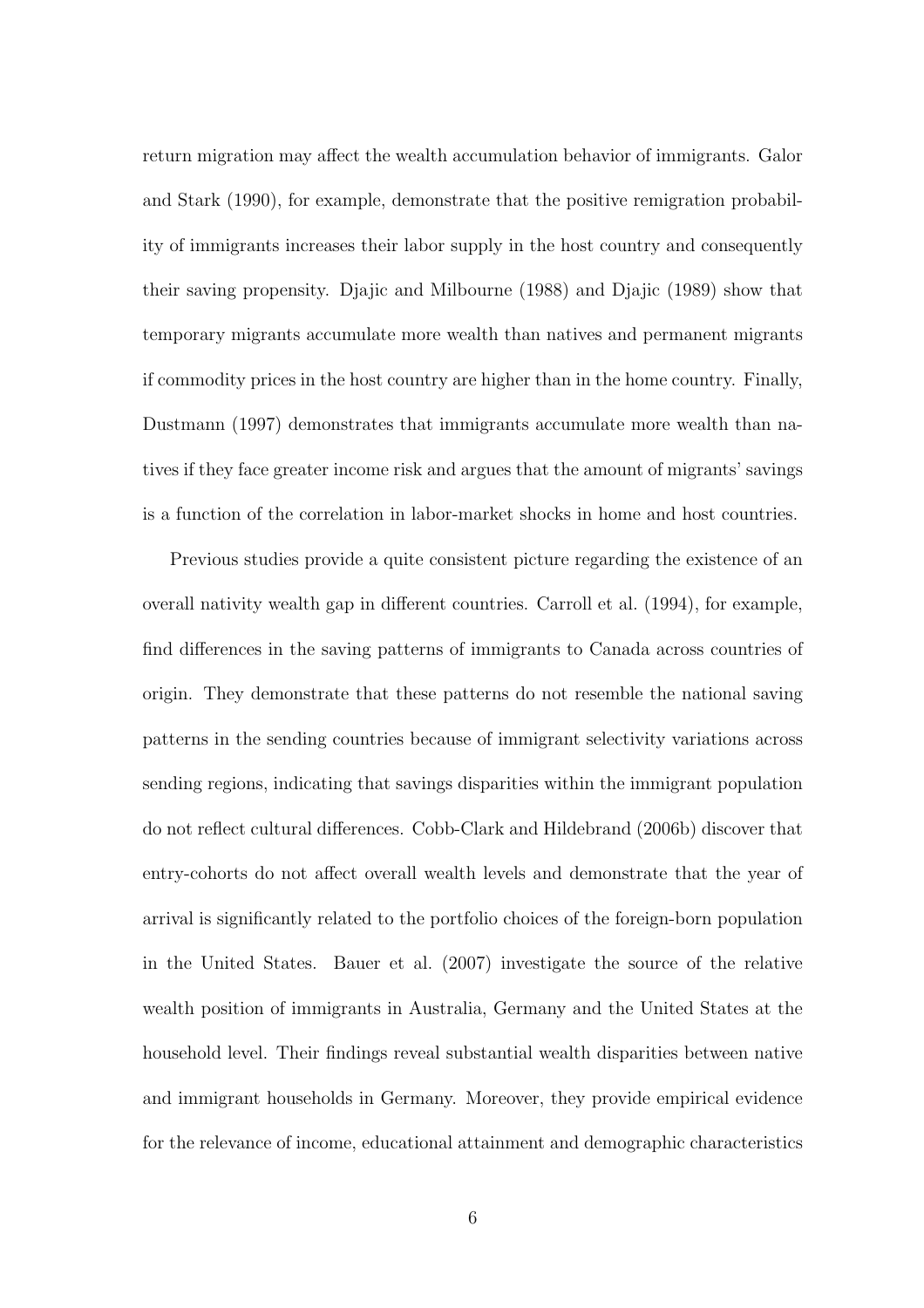in explaining wealth differentials between native and immigrant households.

## 3 Data and descriptive analysis

### 3.1 Data

In the empirical analysis, data from the German Socio-Economic Panel (SOEP) for the year  $2002$  is utilized.<sup>1</sup> The SOEP is a representative longitudinal study including German and immigrant households that started in 1984. In 2002, about 24,000 persons in nearly 13,000 households were sampled. The SOEP includes information about socioeconomic and demographic characteristics, household composition, occupational biographies, etc. The empirical analysis is restricted to the year 2002, because information about wealth is only available for this wave. As less than 2% of the foreign-born population lives in East Germany, the analysis focuses on households residing in West Germany. Immigrants are defined as foreign-born individuals who immigrated to Germany after 1948 (including foreign-born persons with German citizenship).

The empirical analysis is performed at the individual level because wealth questions were included in the individual questionnaire of the SOEP, permitting an explicit consideration of the distribution of wealth between spouses within house-

<sup>1</sup>The data used in this paper were extracted from the GSOEP Database provided by the DIW Berlin (http://www.diw.de/GSOEP) using the Add-On package PanelWhiz v1.0 (Oct 2006) for Stata(R). PanelWhiz was written by Dr. John P. Haisken-DeNew (john@panelwhiz.eu). The PanelWhiz generated DO file to retrieve the GSOEP data used here and any Panelwhiz Plugins are available upon request. Any data or computational errors in this paper are my own. Haisken-DeNew and Hahn (2006) describe PanelWhiz in detail.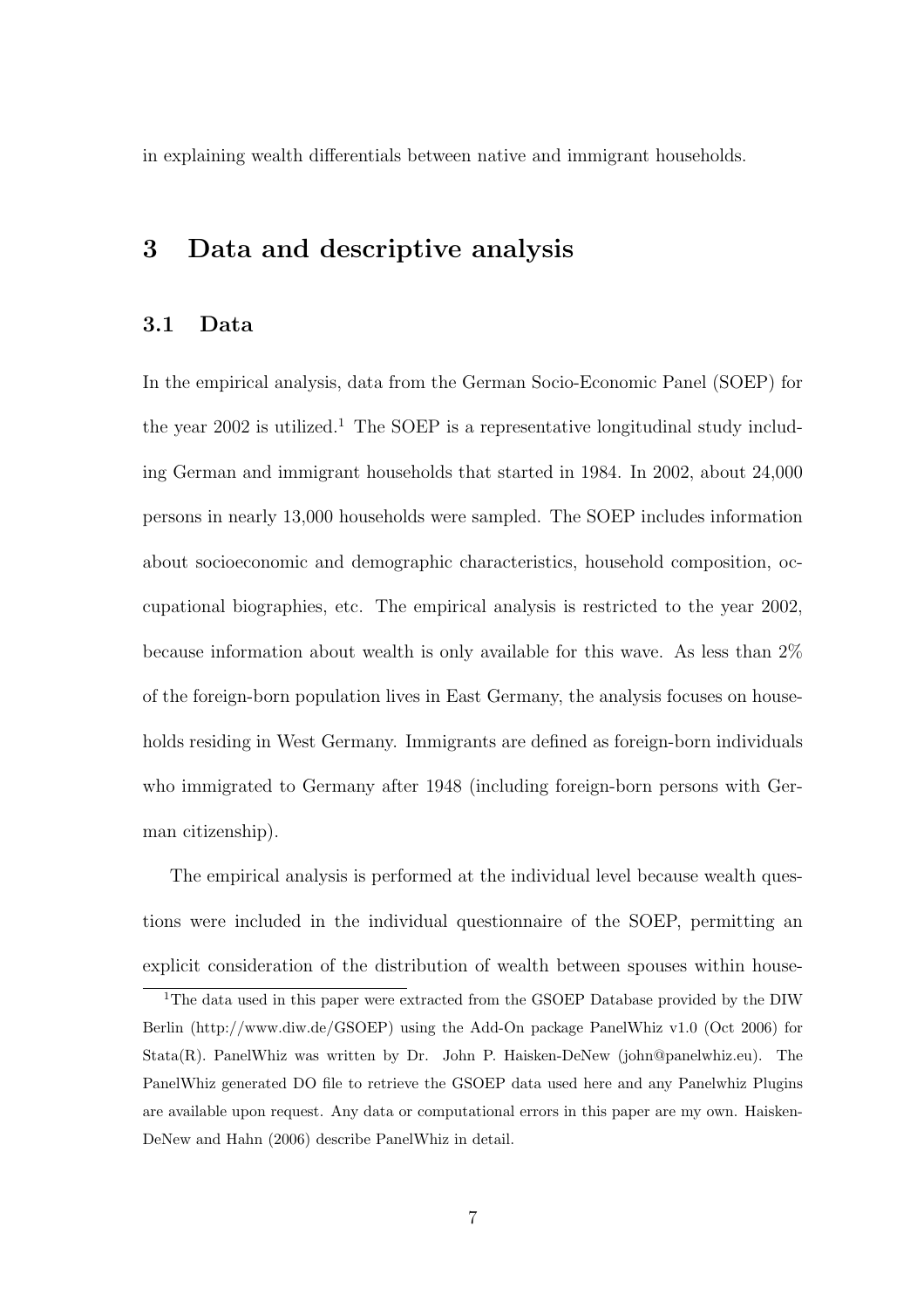holds. The estimation sample is restricted to include only native and foreign-born couple-headed household heads and spouses who are between 25 years and 75 years old. Since a substantial share (25.6%) of the households in the resulting sub-sample of immigrants lives in mixed households (in which one partner is native-born and the other is foreign-born), a separate consideration of spouses within households at the individual level is particularly interesting. After excluding all observations with missing values on one or more of the variables used in the analysis, the data set contains 3,308 native-born and 587 foreign-born individuals.

# 3.2 Multiple imputation of wealth components and repeatedimputation inference

In 2002, the individual SOEP questionnaire surveys seven components of wealth, including owner-occupied housing (including mortgage debt), other property (including mortgage debt), financial assets, business assets, tangible assets, private pensions (including life insurance) and consumer credits (Frick et al., 2007). Based on the individual share of the net market value of these components, four categories are derived for the empirical analysis: (i) overall net worth, (ii) owner-occupied and other property, (iii) financial and other assets, (iv) private insurances. Appendix-Table A.1 includes a detailed description of the definition of these outcome measures.

Survey data – especially questions on wealth – typically suffer from measurement error that have to be addressed by editing and imputation of item-non-response. A revised version of the 2002 wealth module of the SOEP that accounts for measurement errors was made available in 2007. Frick et al. (2007) provide an extensive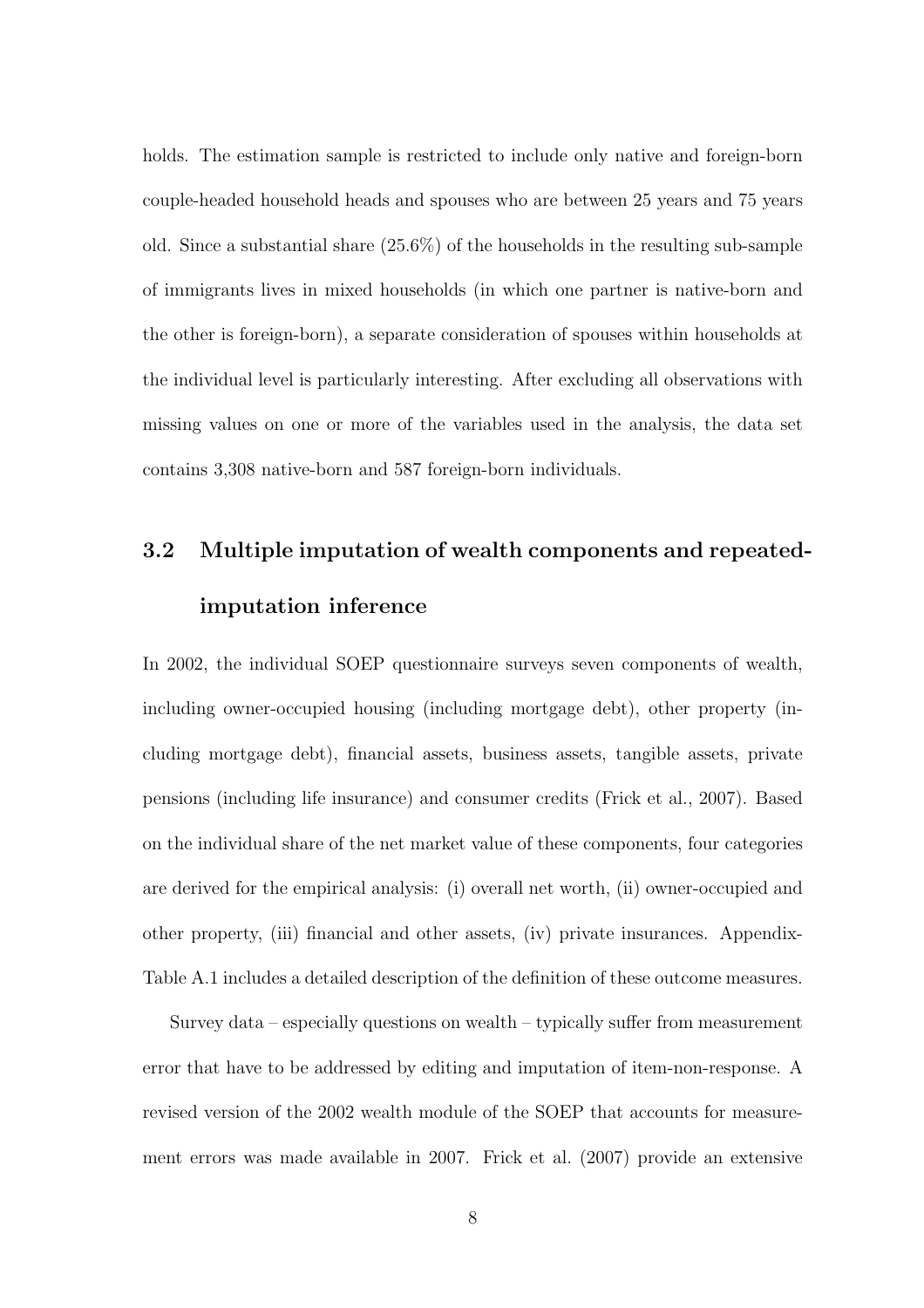description of editing and imputation procedures that were applied to obtain the revised wealth information. In particular, missing values were imputed by regressionbased multiple imputation in the revised data. The advantage of this approach is that it provides information that can be used to estimate the uncertainty that is prevalent due to missing values, providing a basis for more valid inference and tests of significance (Montalto and Sung, 1996).

The main idea of multiple imputation is to replace missing values by estimates derived from a regression of the outcome measure on a set of explanatory variables. To simulate the sampling distribution of the missing values appropriately, each missing value is replaced by five generated values that are imputed by the process of randomly drawing a residual five times to obtain five different imputations, referred to as "implicates". Due to the generation of more imputed values, this procedure improves the approximation to the true sampling distribution. In practice, the average of these values is calculated to produce the best estimate of what the results would have been if the missing data had been observed (Rubin, 1987).

Generally, the best point estimates and estimates of variance for parameters of interest based on the available information is achieved by simply combining the results across the five implicates. This method, which is referred to as "repeated-imputation inference" (Rubin, 1987), is applicable to both linear and nonlinear models. Given the five point estimates of a parameter vector of interest,  $Q_1, Q_2, Q_3, Q_4, Q_5$ , and the corresponding variance estimates,  $U_1, U_2, U_3, U_4, U_5$ , the best point estimate of the parameter is simply the average of the five separate point estimates:

$$
\overline{Q}_m = \frac{\sum_{i=1}^m Q_i}{m}, \quad i = 1, ..., m,
$$
\n(1)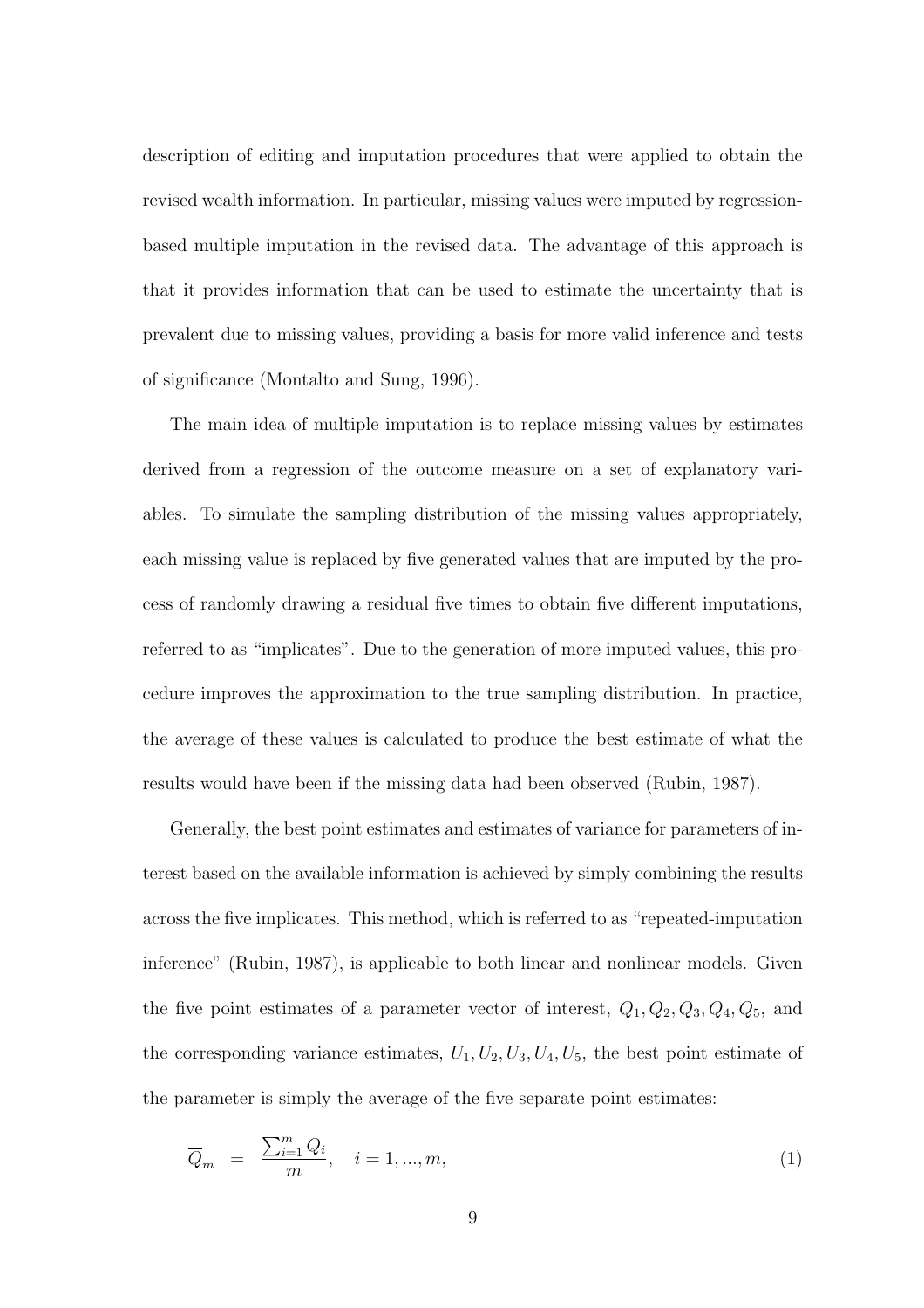where m is the number of implicates. The total variance  $T_m$  of the point estimate consists of two components. The first component (the "within" imputation variance) may be estimated by the average of the five separate variance estimates,

$$
\overline{U}_m = \frac{\sum_{i=1}^m U_i}{m}, \quad i = 1, \dots, m. \tag{2}
$$

The estimate of the second component (the "between" imputation variance) is

$$
B_m = \frac{\sum_{i=1}^{m} (Q_i - \overline{Q}_m)^t (Q_i - \overline{Q}_m)}{m - 1}.
$$
\n(3)

The total variance of the point estimate is the sum of the "within" imputation variance and the "between" imputation variance, whereas the latter is weighted by an adjustment factor for the use of a finite number of implicates:

$$
T_m = \overline{U}_m + (1 + \frac{1}{m})B_m. \tag{4}
$$

Finally, the standard deviation of the point estimate is defined as the square root of the total variance.

In the following empirical analysis, repeated-imputation inference is applied to obtain the point estimates of the parameters of interest and the corresponding variance estimates by combining the estimation results across the five implicates. The underlying separate point estimates of the different implicates are available from the author upon request.

#### 3.3 Descriptive statistics

Table 1 includes information about the level of wealth held by natives and immigrants. The numbers indicate that the overall net worth of natives is considerably higher than that of immigrants. Specifically, immigrants to Germany hold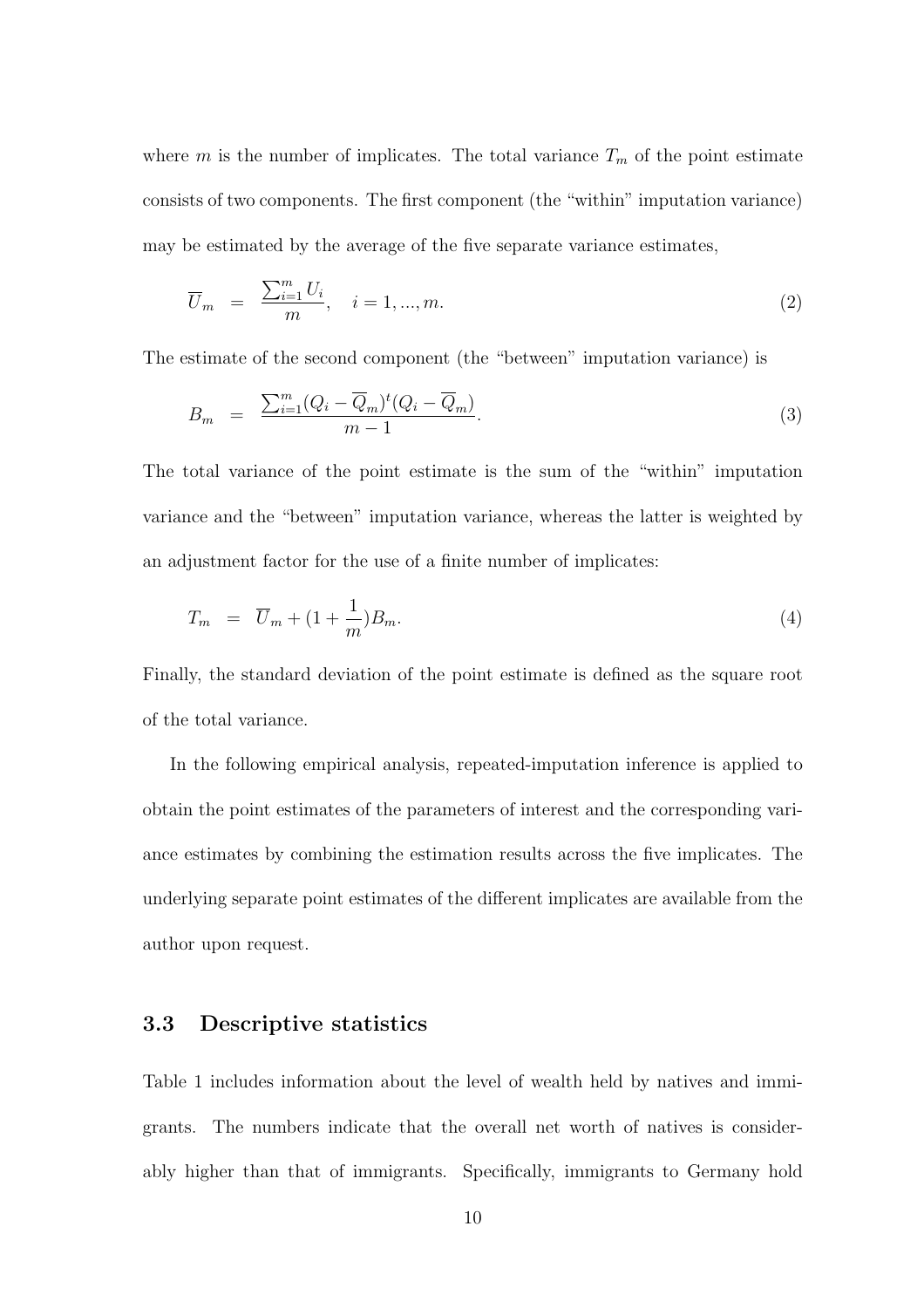only about 55% ( $\in$  65,071) of the overall net worth of natives. Immigrants are also much less likely to report positive net worth than natives. However, this lower propensity to hold positive net worth explains the overall nativity wealth gap only partially. Conditional on having positive net worth, immigrants still hold less than 60% ( $\in$  71,133) of the net worth of natives.

The numbers of the different wealth components indicate that the major part of the nativity wealth gap is attributable to differences in real estate. While immigrants hold about 51% ( $\in$  41,766) of the net market value of owner-occupied and other property, the corresponding ratio of financial and other assets and private insurances amounts to 57% ( $\in$  12,212) and 71% ( $\in$  13,894), respectively. Given positive amounts of the respective wealth component, immigrants hold about  $69\% \ (\in \{83,305\})$ of the net market value of owner-occupied and other property. Since immigrants are on average much less likely to hold financial and other assets or private insurances than natives, the corresponding shares of the conditional market values of these components are above 80%. These numbers are supported by the number of assets held by natives and immigrants. While natives hold on average about 2.3 different assets, immigrants hold only about 1.7 assets.

Table 1 further describes the relevant socioeconomic and demographic characteristics of natives and immigrants.<sup>2</sup> Immigrants have a lower income, are younger and less educated and have more children than natives. There are also differences in the distribution of the foreign-born population across entry cohorts and regions of origin. The majority of the immigrant population arrived either before 1974 or

 $2$ Appendix-Table A.2 includes a definition of these variables.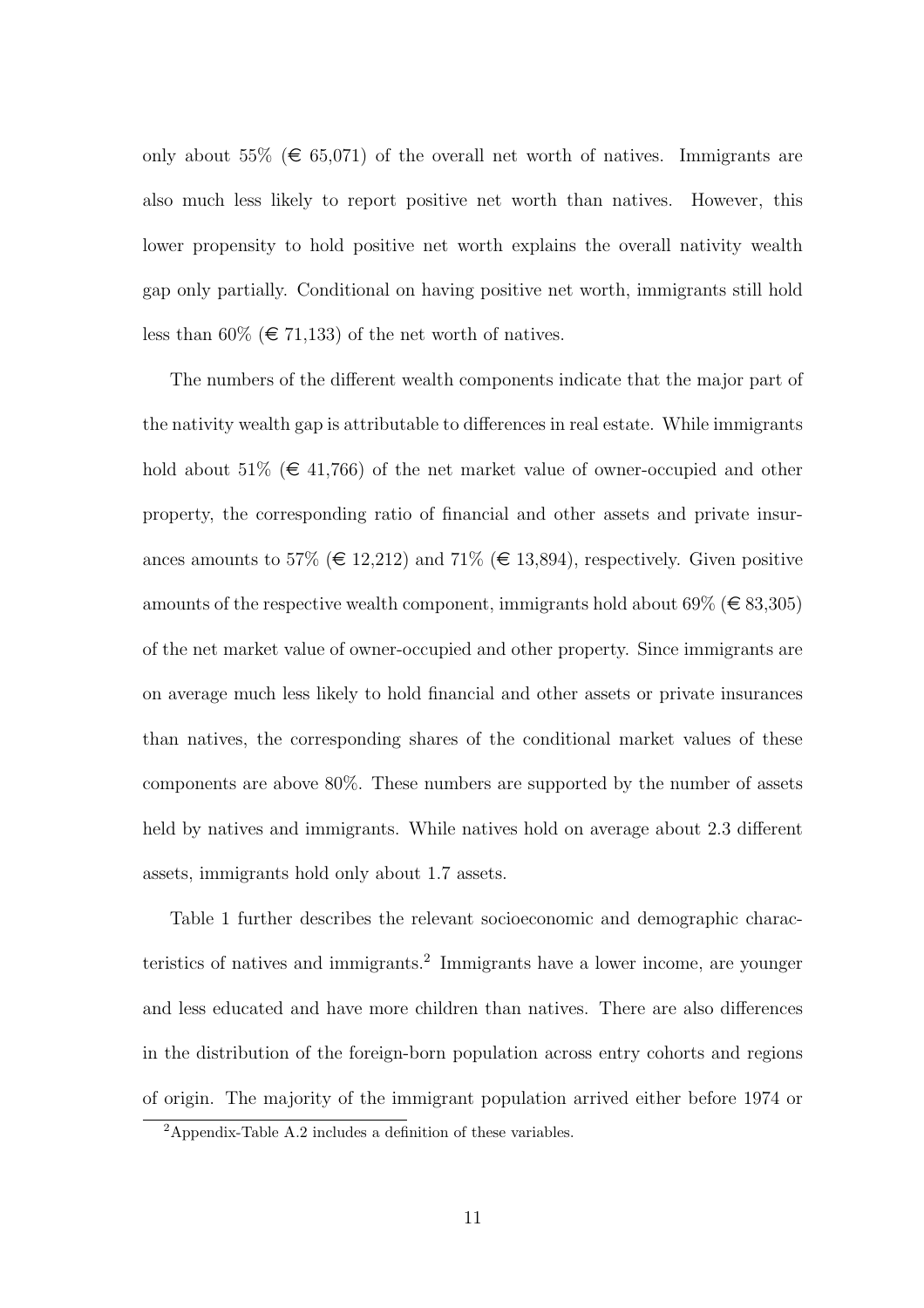after 1989. Immigrants to Germany primarily stem from OECD member countries, Central and Eastern Europe or Ex-Yugoslavia.

Figures 1-4 display the unconditional gaps in the overall wealth level and the three wealth components between natives and immigrants and the corresponding 95% confidence interval over the entire distribution. These figures reveal significant differences at most points of the overall wealth distribution and the distribution of the respective wealth components between natives and immigrants. While the overall wealth gap is significantly negative along the entire distribution, differences in the wealth components are insignificant at most points below the median but steadily increasing along the distribution above the median. At the  $25<sup>th</sup>$  percentile, the overall wealth gap is  $\epsilon$  18,313. This gap amounts to  $\epsilon$  57,661 at the median and increases to  $\in 76,144$  at the 75<sup>th</sup> percentile (see Figure 1). The differences in real estate and financial and other assets between natives and immigrants are zero at the  $25<sup>th</sup>$  percentile but positive at the median. While the median gap in real estate amounts to  $\in$  59,461, it declines slightly to  $\in$  59,318 at the 75<sup>th</sup> percentile (see Figure 2). Differences in financial and other assets between natives and immigrants are only  $\epsilon$  5,000 at the median and add up to  $\epsilon$  10,185 at the 75<sup>th</sup> percentile (see Figure 3). Finally, the gap in private insurances between natives and immigrants is  $\epsilon$  2,000 at the 25<sup>th</sup> percentile and amounts to  $\epsilon$  4,624 at the median. This gap increases to  $\in$  8,011 at the 75<sup>th</sup> percentile (see Figure 4).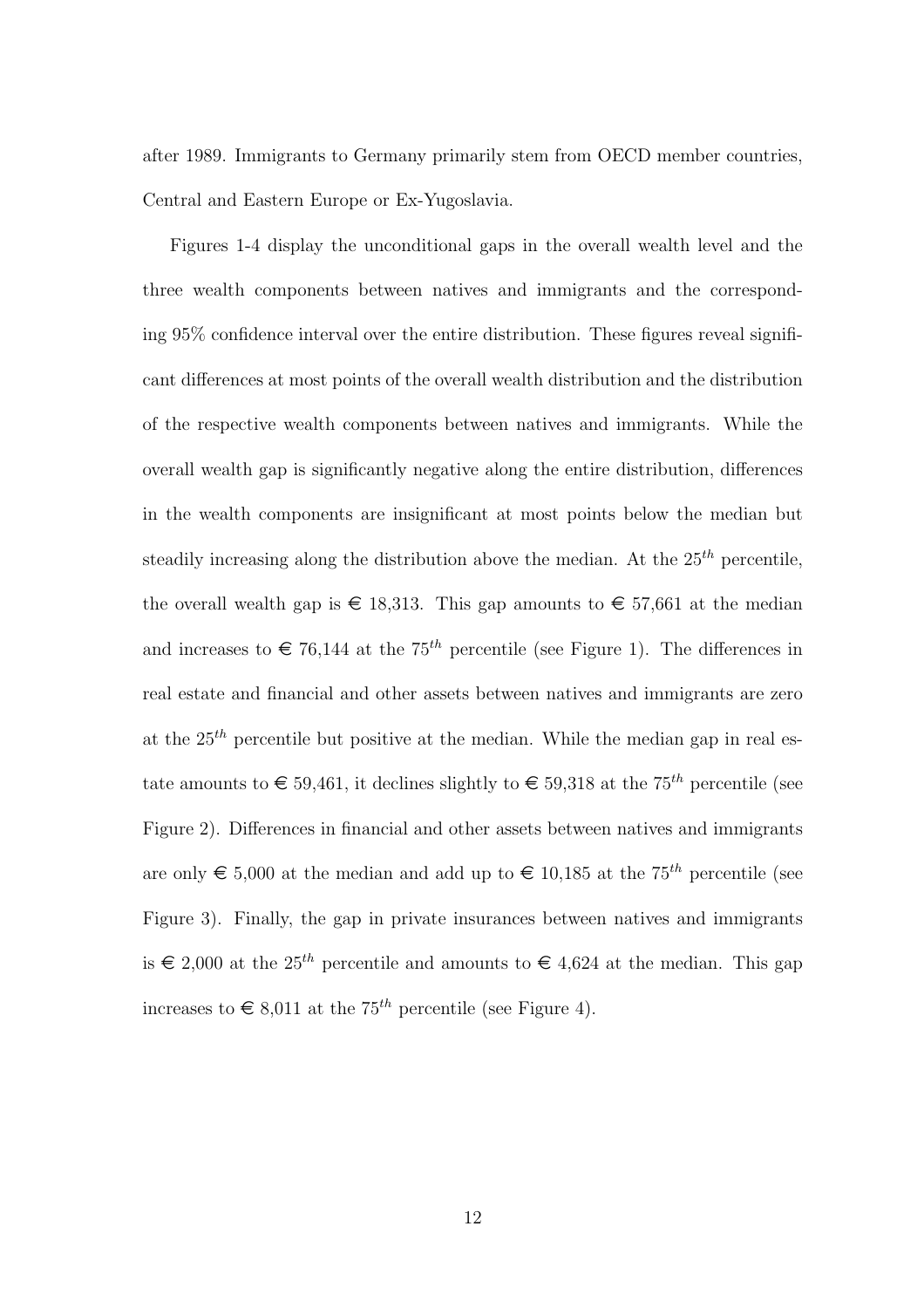# 3.4 Determinants of net worth components and diversification

To assess the relative importance of the factors affecting the overall net worth and its components, the determinants of the different outcome measures are being investigated. As wealth distributions are usually skewed to the right, the existing literature typically relies on log-linear regression models (Shamsuddin and DeVoretz, 1998). However, a log transformation is inappropriate for individuals with zero or negative net worth. Consequently, a quantile regression model is estimated to analyze the determinants of net worth and its components at the median of the distribution. Specifically, the following cross-sectional quantile regression model is estimated for native and foreign-born individuals (i),

$$
m_{ik} = \beta_{0k}^{q} + \tilde{\mathbf{X}}_{i}\beta_{1k}^{q}
$$
\n
$$
+ I_{i} [\beta_{2k}^{q} + \beta_{3k}^{q} Z_{i} + \beta_{4k}^{q} M_{i} H_{i} + \beta_{5k}^{q} M_{i} (1 - H_{i}) + \mathbf{D}_{i}\beta_{6k}^{q} + \mathbf{R}_{i}\beta_{7k}^{q}] + \varepsilon_{ik}^{q}
$$
\n
$$
= \mathbf{X}_{i}\beta_{k}^{q} + \varepsilon_{ik}^{q}, \quad i = 1, ..., N, \quad k = 1, ..., K,
$$
\n
$$
(5)
$$

where  $m_{ik}$  is the net market value of outcome measure k and q reflects a specific percentile of the distribution. Four outcome measures are considered in the empirical analysis: overall net worth, owner-occupied and other property, financial and other assets and private insurances.  $\widetilde{\mathbf{X}}_i$  contains information about income (i.e. current net income), education (in years) and demographic characteristics (number of children younger than 18 in the household, age and age squared). To distinguish between immigrants residing in mixed households and those who do not, several indicator variables are considered. Specifically,  $I_i$  reflects the immigrant status,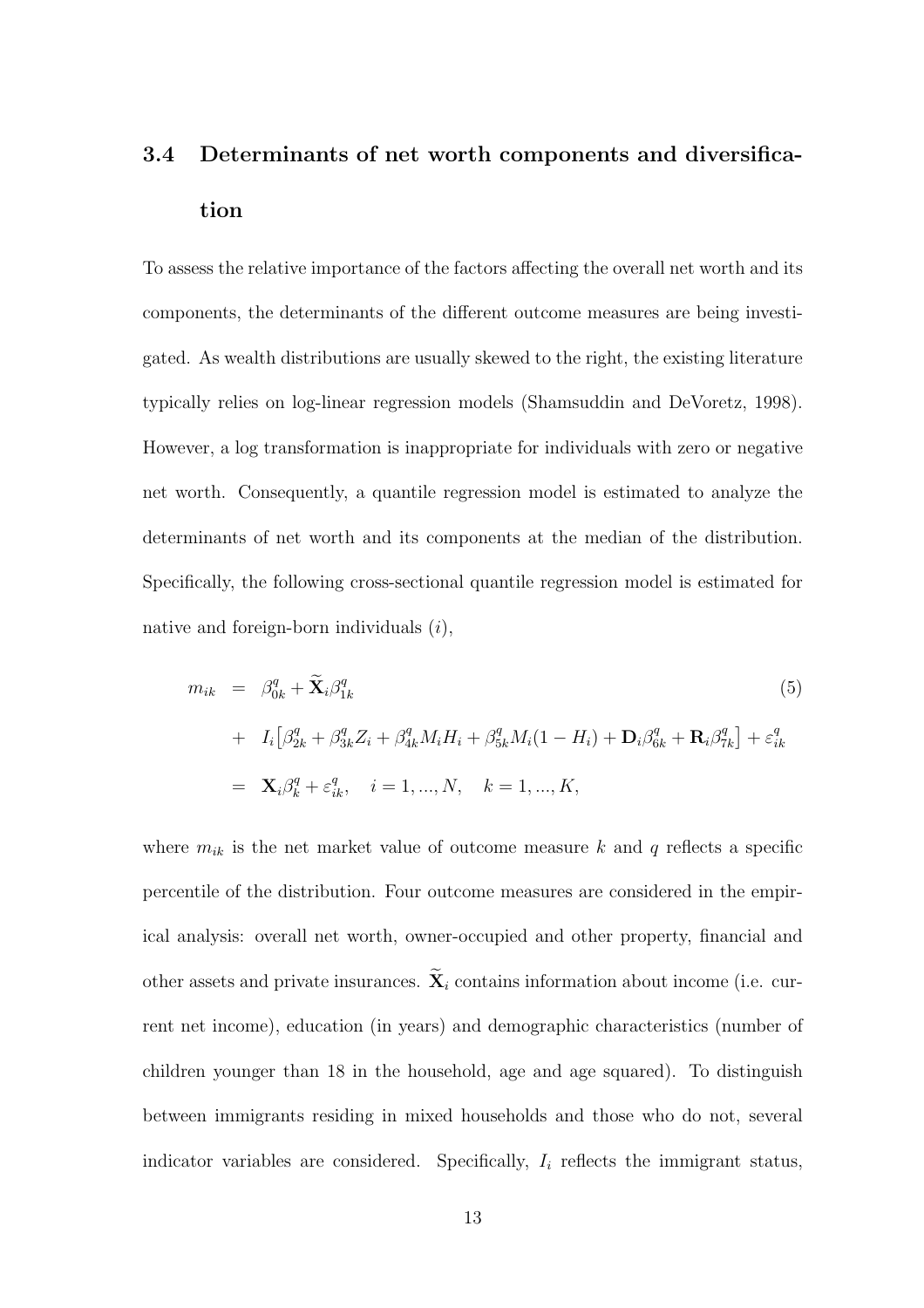including immigrants who reside in a mixed household, while  $Z_i$  is an indicator variable for the sample of immigrants with foreign-born partners.  $M_i$  is an indicator variable for mixed households and  $H_i$  denotes whether the observed person is considered as head of the household. The model is identified by imposing the restriction  $\beta_{3k}^q + \beta_{4k}^q + \beta_{5k}^q = 0$ . Moreover,  $\mathbf{D}_i$  is a vector of indicator variables capturing immigration cohorts, and  $\mathbf{R}_i$  is a vector of indicator variables reflecting immigrants' regions of origin. Finally, the vector  $\beta^q$  includes the model parameters to be estimated and  $\varepsilon_i^q$  $\frac{q}{i}$  is an error term with the usual properties.

The model contains the full set of immigration cohort and region of origin indicators to facilitate interpretation of the estimation results. Identification of the overall constant is achieved by restricting the estimated coefficients on these variables to sum to zero, i.e. the restrictions  $\sum_m \beta_{3km}^q = 0$  and  $\sum_n \beta_{4kn}^q = 0$  are imposed, where  $m$  and  $n$  are the numbers of immigration cohorts and regions of origin respectively. Consequently,  $\beta_{2k}^q$  may be interpreted as the overall difference in the outcome measure between natives and immigrants given a set of characteristics, while  $\beta_6^q$  $\frac{q}{6k}$  and  $\beta_7^q$ 7k comprise the deviations of specific immigration cohorts and regions of origin from this outcome measure.

In addition to the analysis of the factors influencing the components of net worth, the determinants of the degree of asset portfolio diversification are being investigated by using the number of assets held by an individual as a dependent variable. To account for the fact that the dependent variable is given by a count data variable, a Poisson regression model is estimated. The Poisson regression model assumes that the dependent variable conditional on the covariates is Poisson distributed with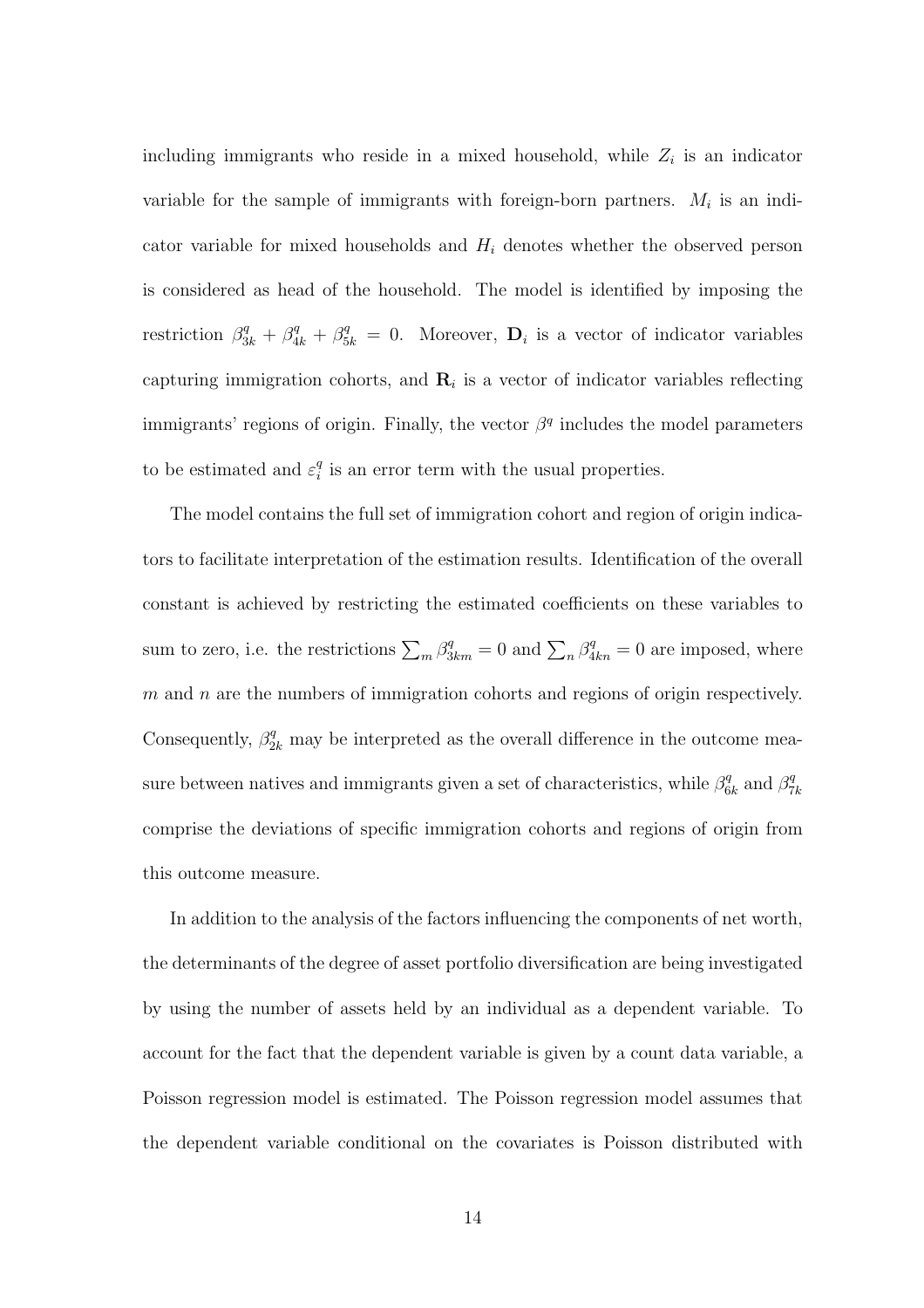density

$$
f(P_i|\mathbf{X}_i) = \frac{\exp(-\mu_i)\mu_i^{P_i}}{P_i!}, \quad P_i = 0, 1, 2, ..., \quad i = 1, ..., N,
$$
\n(6)

and conditional expectation

$$
E(P_i|\mathbf{X}_i) = \mu_i = \exp(\mathbf{X}_i \gamma),\tag{7}
$$

where  $P_i$  denotes the number of assets held by individual i,  $\mathbf{X}_i$  includes the same set of explanatory variables as in equation (5) and  $\gamma$  is the vector of parameters to be estimated.<sup>3</sup>

Moreover, following existing studies on asset portfolio diversification (Acharya et al., 2002; Doukas and Lang, 2003; Deng et al., 2007), a Herfindahl-Hirschmann In- $\text{dex}$   $(HHI)$  is employed to measure the degree of portfolio diversification attributable to a certain set of assets. Since this index measures concentration, one minus the index is used as a measure of diversification. Specifically, the diversification index DI is calculated as one minus the sum of the squared wealth components as a fraction of total net worth, i.e.

$$
DI_i = 1 - HHI_i = 1 - \sum_{k} \left[ \frac{m_{ik}}{\sum_{k} m_{ik}} \right]^2, \quad i = 1, ..., N, \quad k = 1, ...K.
$$
 (8)

To assess the relative importance of the determinants of the diversification index, the following linear regression model is estimated:

$$
DI_i = \mathbf{X}_i \delta + \eta_i, \quad i = 1, ..., N,
$$
\n(9)

<sup>3</sup>Since the Poisson regression model is based on the assumption that the dependent variable has the same mean and variance, the negative binomial regression model is frequently applied (see, e.g., Winkelmann, 2000). This model relaxes the assumption of equality of the conditional mean and the variance of the dependent variable, while it assumes the same form of the conditional mean as the Poisson model. However, in the following empirical analysis, the estimates of the negative binomial regression model do not deviate from those of the Poisson regression model. Consequently, only the estimates of the Poisson regression model will be discussed.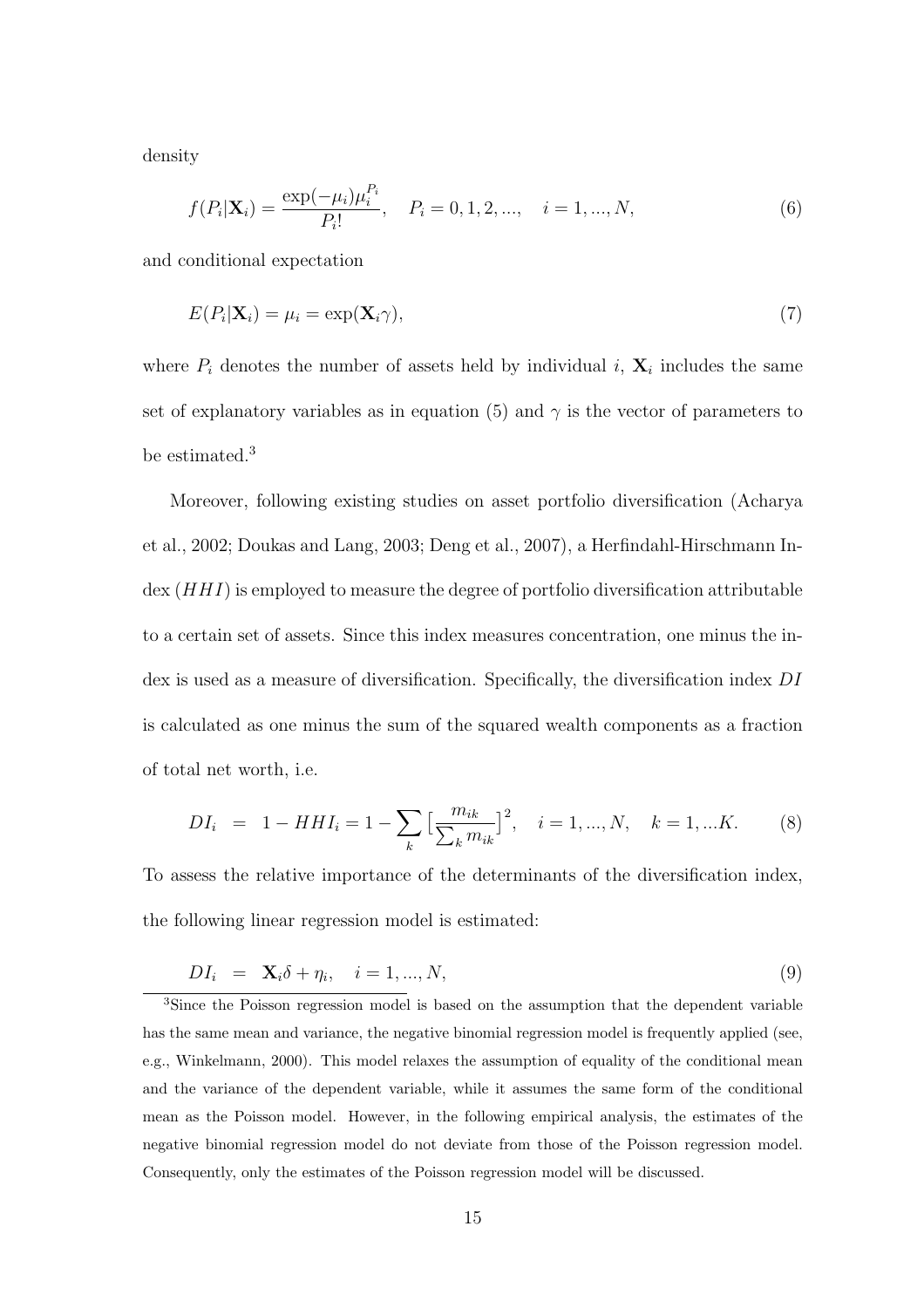where  $\delta$  represents a vector of model parameters and  $\eta_i$  is an error term. Again,  $\mathbf{X}_i$ is defined as in equation (5).

Table 2 includes the estimates of the median quantile regressions  $(q = 0.5)$  for the overall level of net worth and different wealth components. The results indicate that immigrants hold significantly less net worth than natives, even after controlling for relevant characteristics. Moreover, while the conditional median levels of migrants' real estate and financial and other assets are significantly lower than those of natives, median differences in private insurances between natives and immigrants are insignificant if socioeconomic and demographic characteristics are considered. The estimates also reveal that immigrants hold significantly more wealth if the head of the household is native-born. In most cases, the remaining determinants have the expected signs. The median levels of net worth and asset holdings are increasing in income and educational attainment. In contrast, different patterns emerge for age and the number of children below 18 years. While the age increases the level of private insurances, financial and other assets are being reduced over the life-cycle. Overall, the median effect of age on net worth is insignificant. The coefficients of the immigration cohort indicators suggest that immigrants who arrived between 1965 and 1973 hold more wealth in form of real estate but invest less in private insurances than both more established and more recent immigration cohorts. Interestingly, the level of owner-occupied and other property of immigrants who arrived before 1965 is significantly lower than the corresponding level of succeeding immigration cohorts. Finally, the estimates indicate that differences between immigrants from various regions of origin are largely insignificant.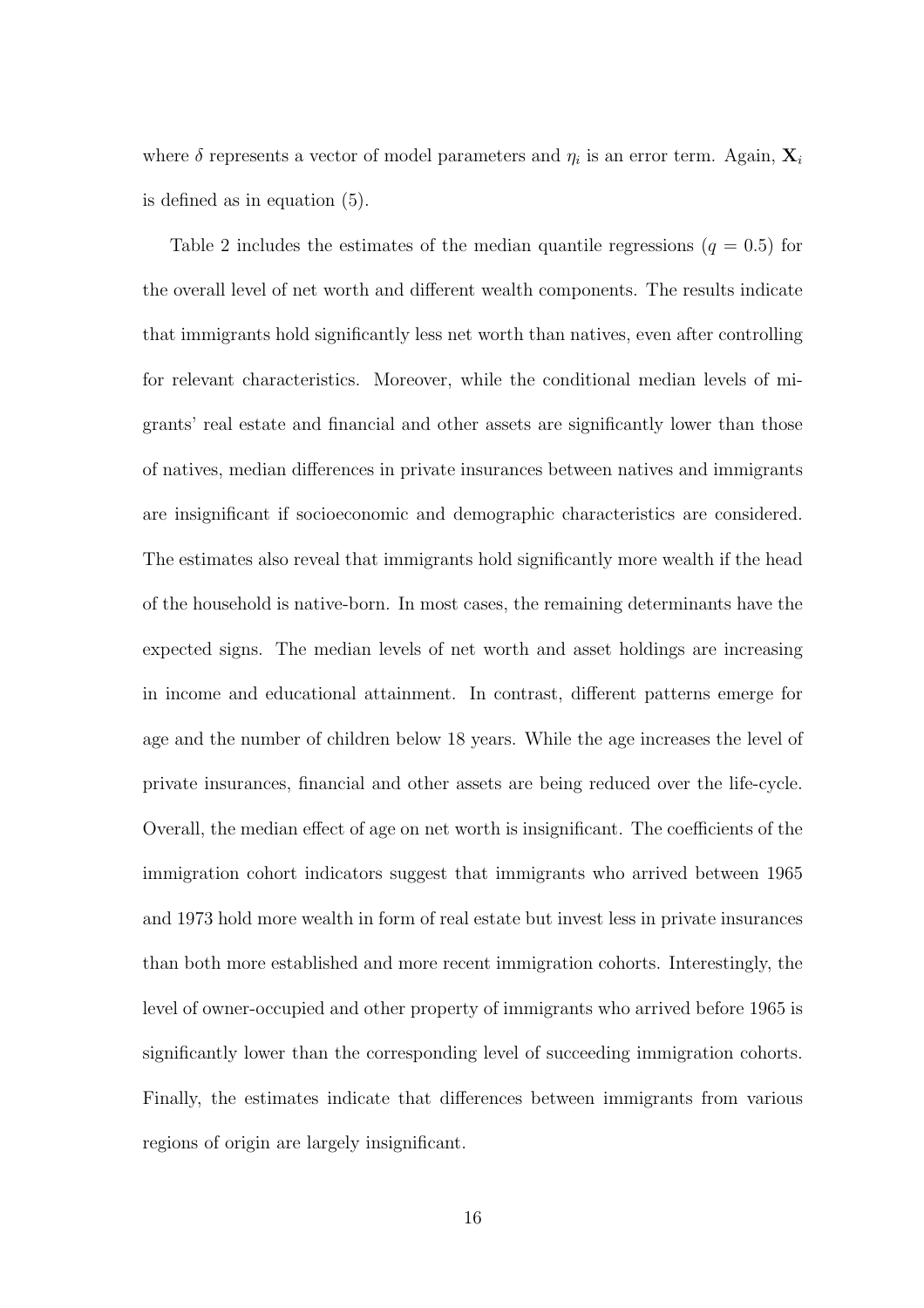The estimates of both the Poisson and the OLS regression models presented in Table 3 reveal that the degree of migrants' asset portfolio diversification is significantly lower than that of natives. Moreover, while the degree of portfolio diversification is lower among immigrants with a foreign-born partner, immigrants with a native-born partner diversify more than immigrants of the overall population. Similar to the quantile regression estimates, the degree of portfolio diversification is increasing in income and educational attainment. However, the number of children does not affect the diversification measures. While there is evidence for an inverted U-shaped age pattern in the Poisson regression model, age does not affect the diversification index significantly. The coefficients of the immigration cohort indicators reveal that asset portfolios of immigrants who arrived in Germany after 1989 are less diversified than those of more established immigrants. Finally, differences between regions of origin appear to be less relevant in explaining the degree of migrants' portfolio diversification.

### 4 Decomposition analysis

### 4.1 Empirical strategy

To assess the relative impact of various sets of determinants on differences in the distribution of the respective outcome measure between natives and immigrants, the semi-parametric decomposition method proposed by DiNardo et al. (1996) is applied. Following Cobb-Clark and Hildebrand (2006c) and Bauer et al. (2007), the relevant determinants of the different outcome measures may be partitioned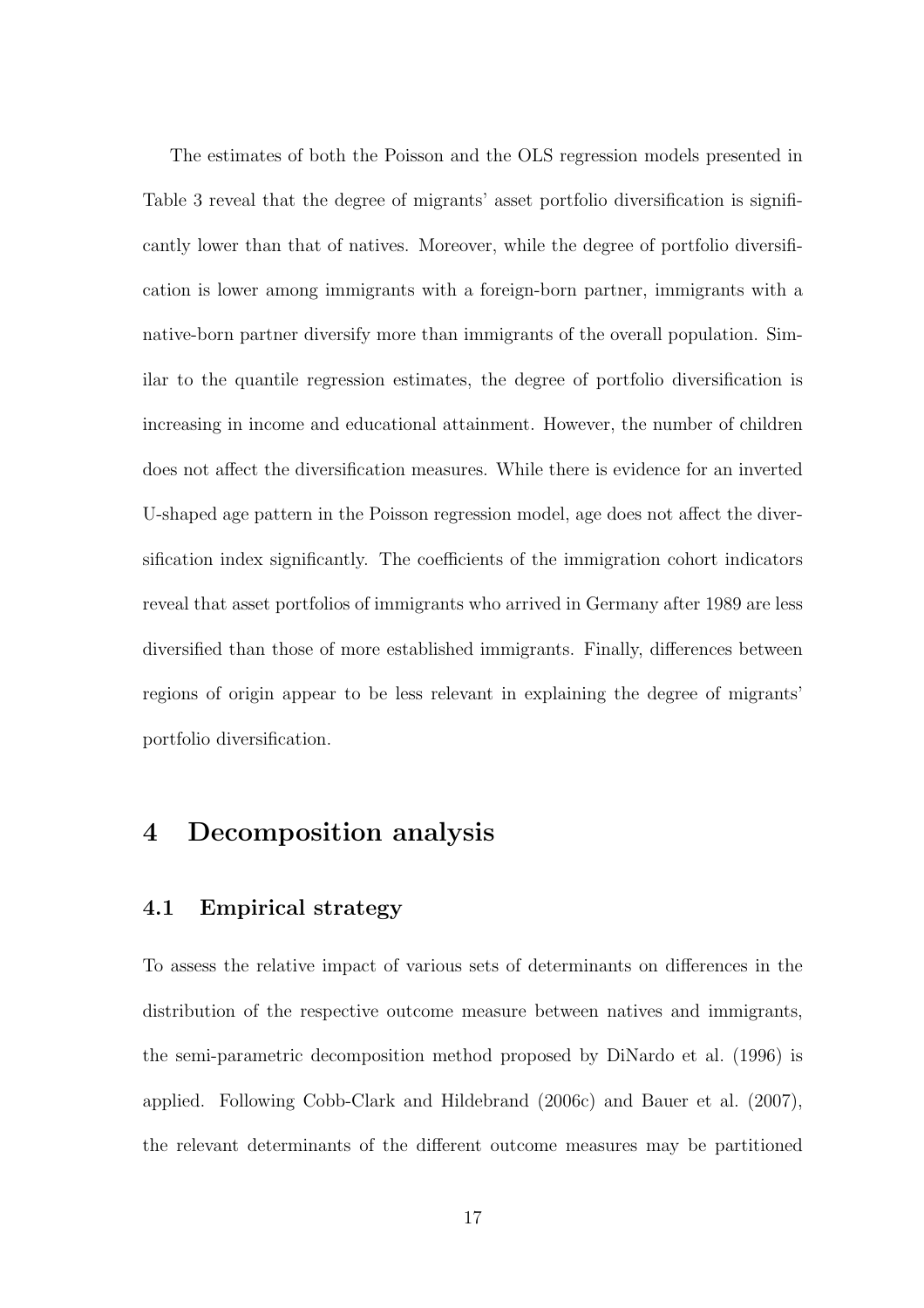into three main factors: income  $(y)$ , educational attainment  $(e)$ , and demographic characteristics (z). Given these factors, the distribution of the net market value  $m_k$ of outcome measure  $k$  may be written as:

$$
f^{j}(m_{k}) \equiv f(m_{k}|I = j)
$$
\n
$$
= \int_{y} \int_{e} \int_{z} f(m_{k}, y, e, z | I = j) dz dedy
$$
\n
$$
= \int_{y} \int_{e} \int_{z} f(m_{k}|y, e, z, I = j) f_{y|e, z}(y|e, z | I = j) \times
$$
\n
$$
f_{e|z}(e|z, I = j) f_{z}(z | I = j) dz dedy,
$$
\n(10)

where I is an indicator variable of immigrant status and  $j = (0, 1)$ . Equation (10) comprises four conditional densities: the conditional distribution of the outcome measure  $f$  given the full set of determinants and immigrant status  $I$ , the conditional income distribution  $f_{y|e,z}$  given education, demographic characteristics and immigrant status, the conditional education distribution  $f_{e|z}$  given demographic characteristics and immigrant status and finally the distribution  $f<sub>z</sub>$  of demographic characteristics conditional on immigration status.

A series of counterfactual distributions may be derived from equation (10). In particular, the counterfactual distribution  $f^A$  can be defined that would result if natives would possess the same conditional distributions as immigrants but retained their own conditional income distribution  $f_{y|e,z}$ :

$$
f^{A}(m_{k}) = \int_{y} \int_{e} \int_{z} f(m_{k}|y, e, z, I = 1) f_{y|e, z}(y|e, z, I = 0) \times
$$
  
\n
$$
f_{e|z}(e|z, I = 1) f_{z}(z|I = 1) dz dedy.
$$
\n(11)

The counterfactual distribution  $f^A$  may be compared to the distribution  $f^B$  that would result if natives retained both their own conditional income and education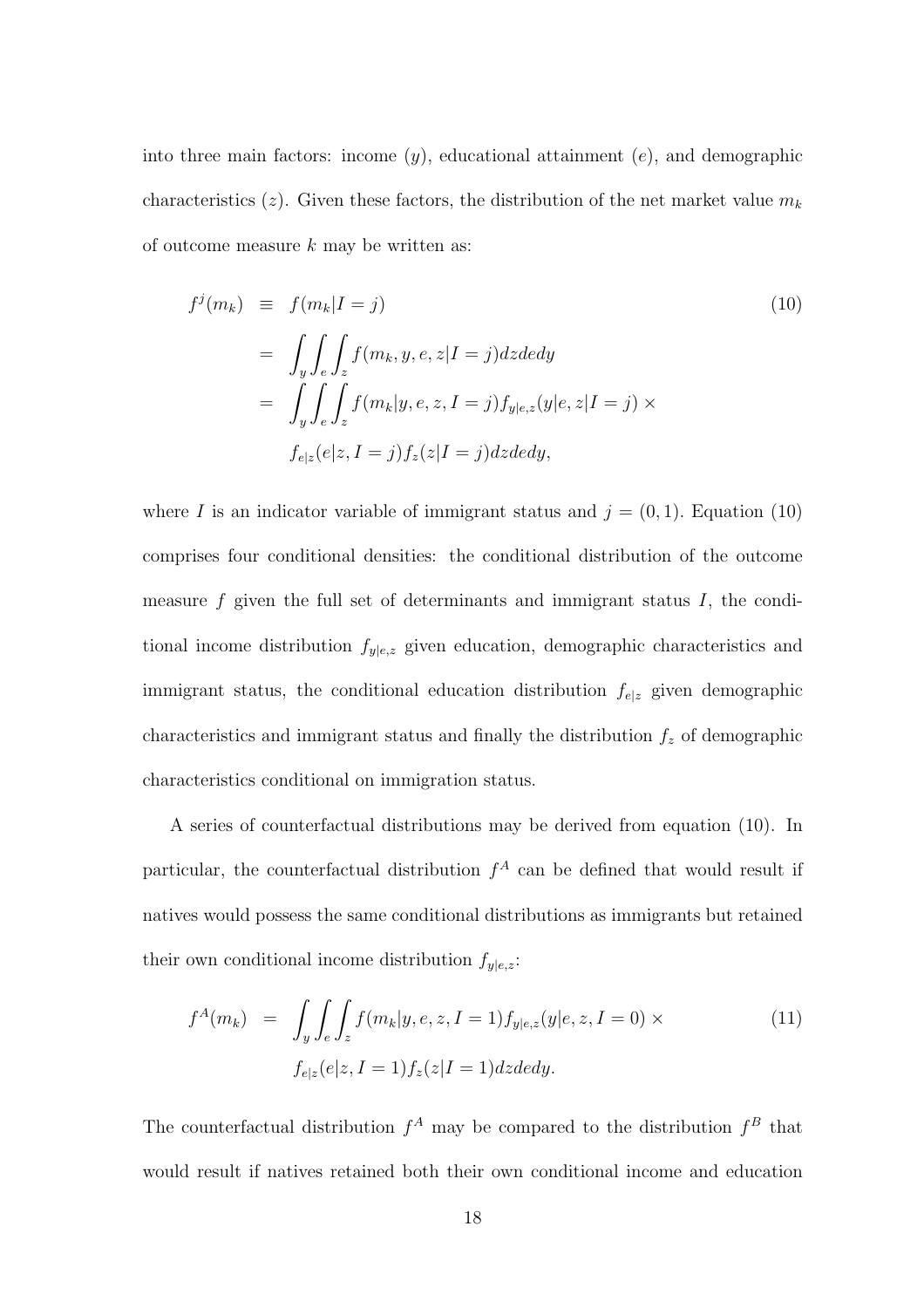distributions, but would otherwise possess the same conditional distributions as immigrants. Correspondingly, the counterfactual distribution  $f^C$  would result if natives additionally retained their own demographic characteristics.<sup>4</sup> Using these counterfactual distributions, the gap between natives and immigrants can be decomposed into four separate components for any statistic  $\alpha(\cdot)$ :

$$
\alpha(f^{0}(m_{k})) - \alpha(f^{1}(m_{k})) = [\alpha(f^{0}(m_{k})) - \alpha(f^{A}(m_{k}))]
$$
\n
$$
+ [\alpha(f^{A}(m_{k})) - \alpha(f^{B}(m_{k}))]
$$
\n
$$
+ [\alpha(f^{B}(m_{k})) - \alpha(f^{C}(m_{k}))]
$$
\n
$$
+ [\alpha(f^{C}(m_{k})) - \alpha(f^{1}(m_{k}))].
$$
\n(12)

The first term on the right-hand side of equation (12) captures the effect of disparities in conditional income distributions, while the second and third terms represent the part of the gap attributable to educational attainment and demographic characteristics, respectively. Finally, a fourth "unexplained"component arises from differences in the conditional (on  $y$ ,  $e$ , and  $z$ ) wealth distributions of immigrants and natives. Since the proportion of the gap attributable to each of the explanatory factors will depend on the sequence in which they are considered (DiNardo et al., 1996), the results in this paper are based on simple averages across all possible sequences (see Cobb-Clark and Hildebrand, 2006c).

<sup>4</sup>The distributions of the different outcome measures of immigrants considered in the analysis are considerably narrower than those of natives. Therefore, reweighting the immigrant wealth distribution would involve extrapolating the immigrant conditional distribution beyond the income range actually observed in the data. For that reason, the counterfactual distributions have been created by reweighting the distributions of natives (see Barsky et al., 2002).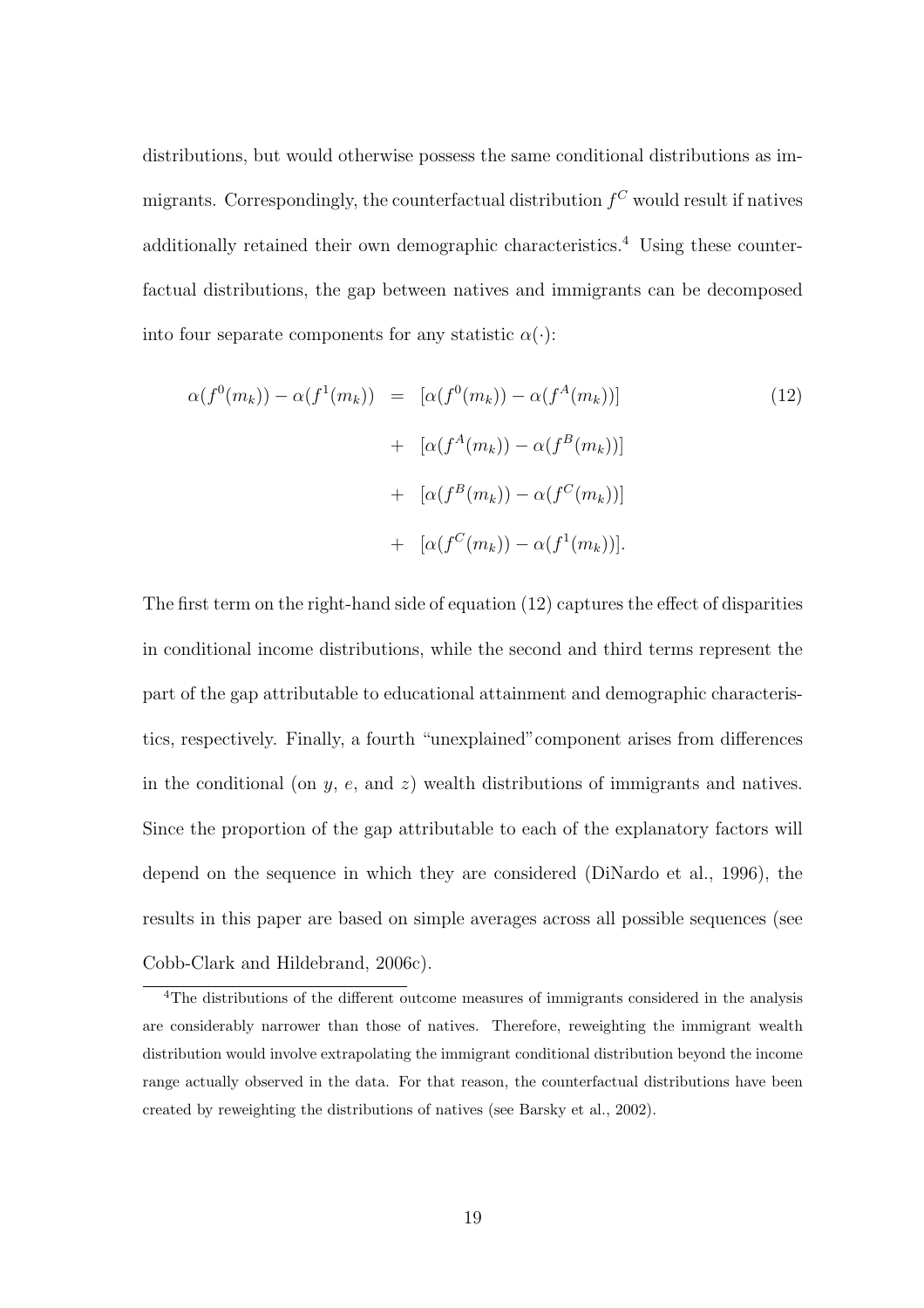### 4.2 Decomposition results

To investigate the contribution of income, educational attainment and demographic characteristics to differences in the wealth level and its components between natives and immigrants, the full set of determinants is partitioned into three separate vectors. Specifically, the first vector, which reflects income disparities between the two groups, includes a quartic function of net income. The second vector describes the part of the gap that is attributable to the level of education (measured in years) of both partners. The third vector represents demographic characteristics and consists of an indicator variable for children less than 18 years in the household and a cubic function of age of both partners.

In the following, differences in four outcome measures between natives and immigrants are being investigated: (i) overall net worth, (ii) owner-occupied and other property, (iii) financial and other assets, and (iv) private insurances. The application of the decomposition method of DiNardo et al. (1996) allows an assessment of the relative importance of the determinants of these outcome measures along the entire distribution. In particular, the gap in the outcome measures and the contribution of relevant determinants to this gap may be calculated at various percentiles of the distribution. Moreover, the dispersion of disparities in the outcome measures may be described by the gap between the 90-50, 75-25, and 50-10 percentiles of the distribution.<sup>5</sup> The results are obtained by calculating each of the relevant counterfactuals and then taking the simple average of these statistics over all of the possible decom-

<sup>&</sup>lt;sup>5</sup>In the following, only the dispersion measure of the 90-50 percentiles is presented for single wealth components, because the raw gaps of these variables are zero at most points below the median of their distributions (see Figures 2-4).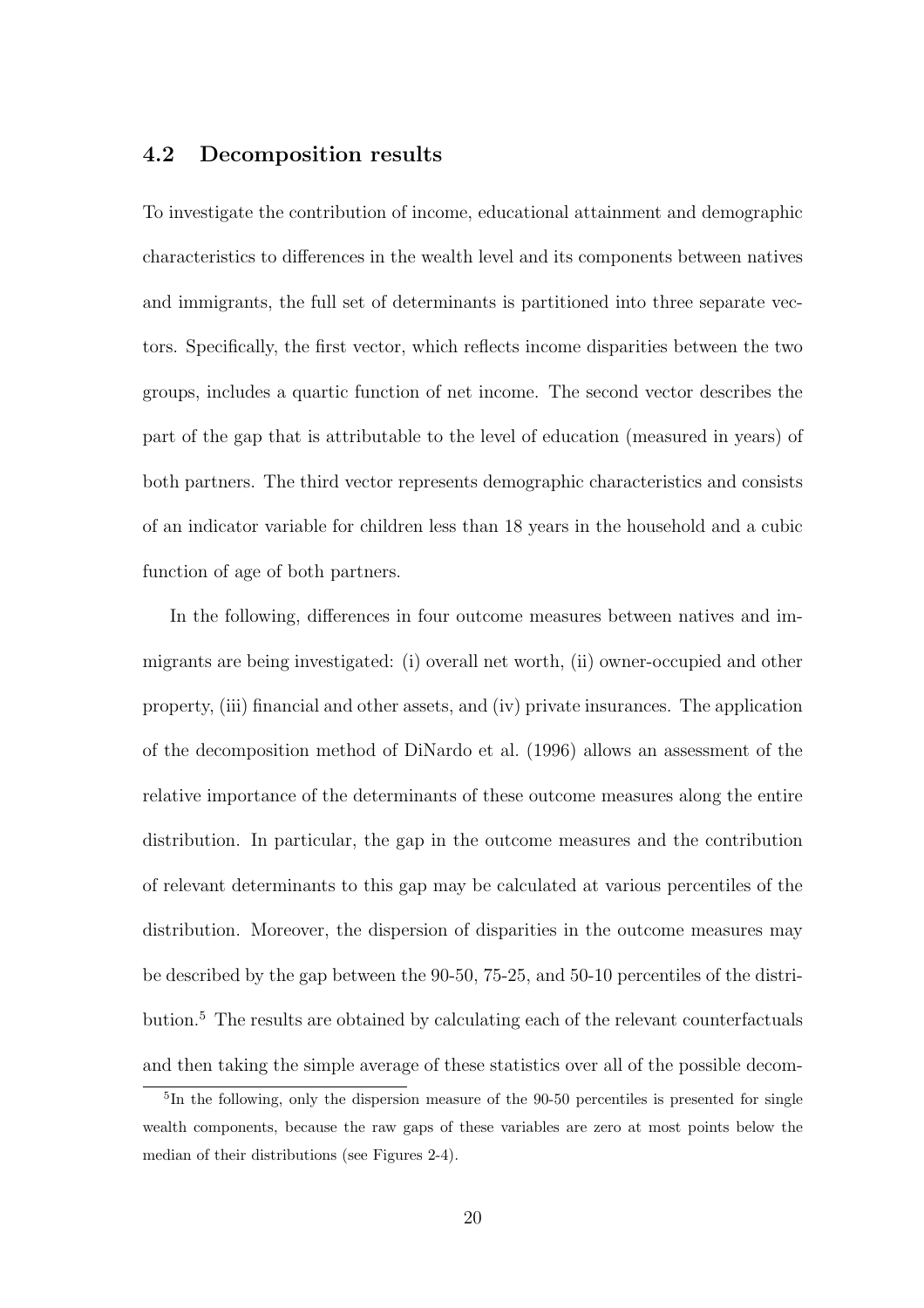position sequences. Bootstrapping methods using a normal approximation with 500 replications are used to calculate standard errors.

Table 4 includes the results for the decomposition analysis of overall net worth. The estimates reveal that natives are wealthier than immigrants along the entire net worth distribution, indicating substantial disparity in the economic well-being of natives and immigrants. At the same time, the nativity wealth gap differs substantially at different points of the distribution. While wealth disparities are about  $\epsilon \notin 4.000$  at the 10<sup>th</sup> percentile, immigrants have approximately  $\epsilon \in 50,000$  less wealth than natives at the median of the distribution. The gap is substantially larger at the top of the distribution, reaching nearly  $\in 90,000$  at the  $90^{th}$  percentile.<sup>6</sup>

Only a relatively small part – between  $2\%$  and  $7\%$  – of the wealth gap may be attributed to income differentials at any point of the wealth distribution. However, the part of the wealth gap between natives and immigrants that may be explained by income differentials is insignificant in all cases. The small contribution of income disparities to the overall wealth gap is surprising, given the large earnings gap and the slow earnings assimilation of immigrants in Germany (Dustmann, 1993; Schmidt, 1997). At the same time, economic theory suggests that wealth accumulation depends on permanent rather than current income (Kotlikoff, 1989). The SOEP unfortunately does not provide a permanent income measure. However, the empirical findings are consistent with the theoretically weaker relationship between

 $6$ Note that these findings differ substantially from those of Bauer et al. (2007), because their analysis is performed at the household rather than the individual level. Therefore, the overall wealth gap presented in Table 4 is much smaller than the gap between native and immigrant households reported by Bauer et al. (2007).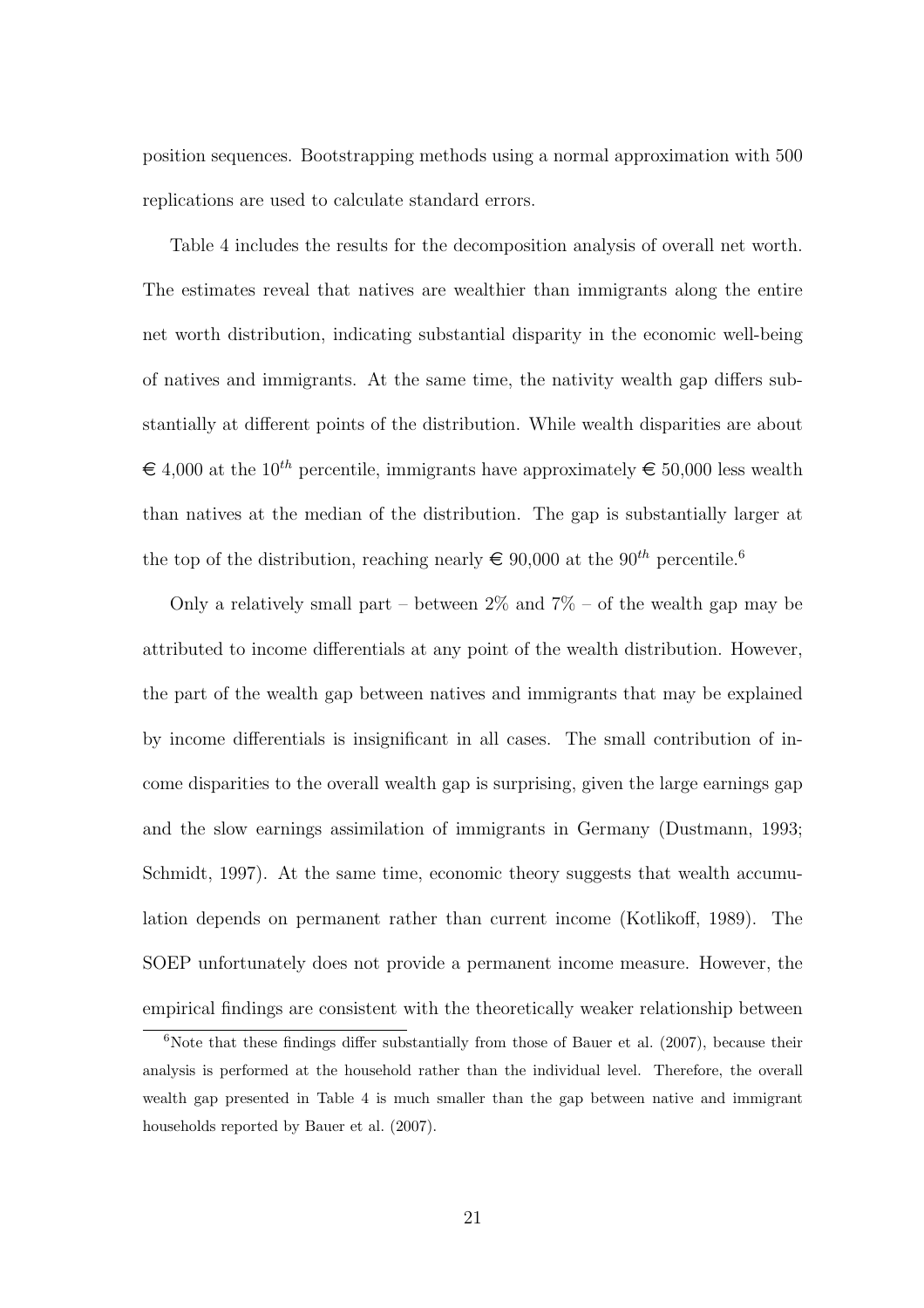current income and wealth.<sup>7</sup>

A substantial fraction of the overall wealth gap may be explained by differences in educational attainment. Specifically, the part of the wealth gap attributable to different educational qualifications lies between 12% and 27% and is significant along the entire distribution. This result indicates that investments in the future economic situation are reflected by both decisions to accumulate wealth and investments in human capital.

Although immigrants are on average younger and have more children than natives, the contribution of demographic characteristics to the overall wealth gap is insignificant along the entire wealth distribution, suggesting that differences in demographic factors play a minor role in explaining the wealth gap between natives and immigrants.

The decomposition results of single wealth components are presented in Table 5. Due to the non-linear nature of the decomposition method of DiNardo et al. (1996), a different picture emerges for the estimates of the single components in contrast to those of the overall level of net worth. The estimates in Table 5 reveal that the major part of the overall wealth gap between natives and immigrants is attributable to differences in real estate, indicating that immigrants are much less likely to own a house or apartment than natives. Specifically, while the gap in owner-occupied and other property is not significantly different from zero at the bottom of the distribution, the gap is about  $\epsilon$  50,000 at the median and increases to about  $\epsilon$  75,000 at the 90<sup>th</sup>

<sup>7</sup>As a robustness check, permanent income was proxied by a measure of predicted income following Blau and Graham (1990). However, the use of predicted income did not affect the estimates of the decomposition analysis substantially. Consequently, only the results based on current income are reported.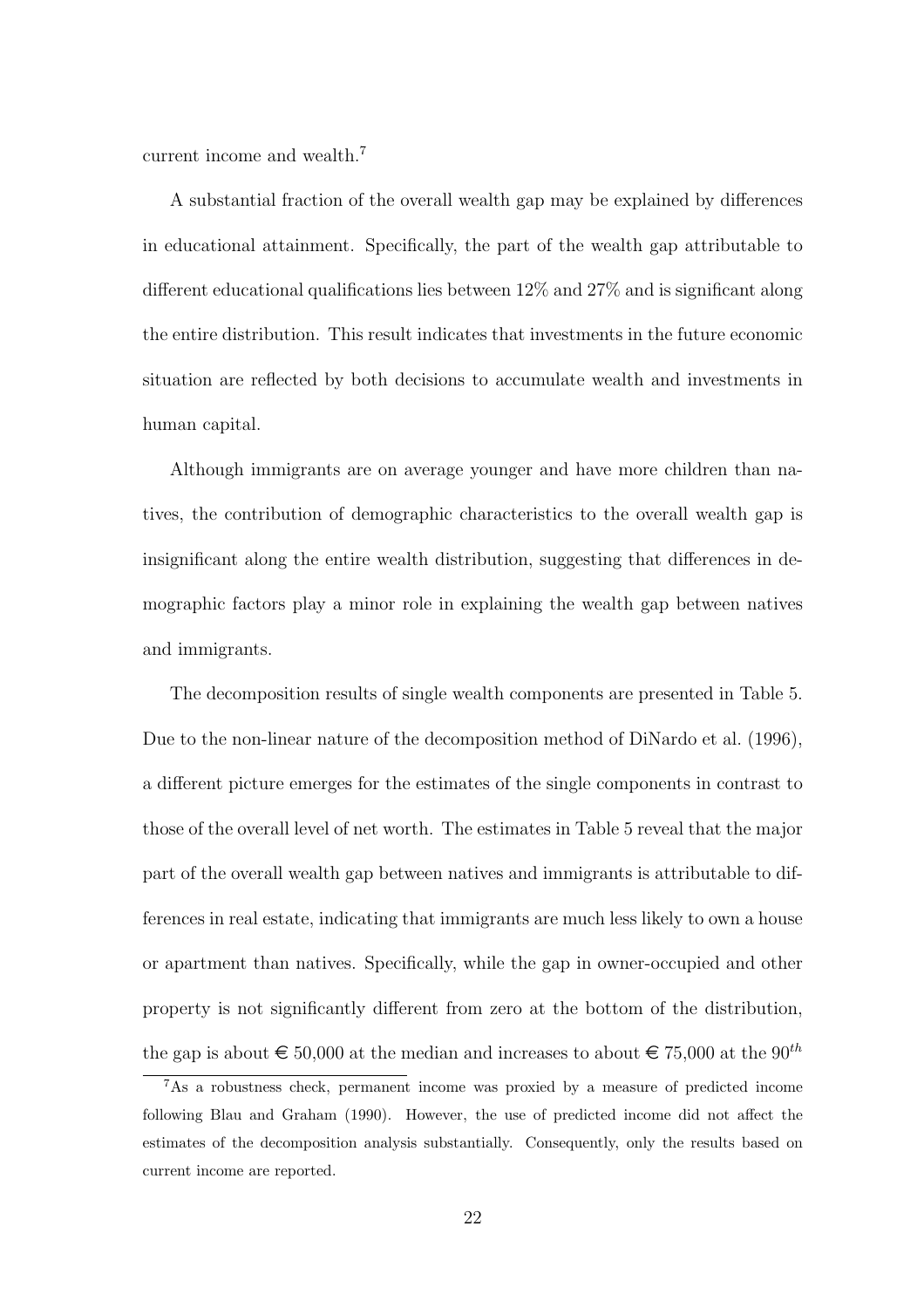percentile. Although differences in financial and other assets and private insurances appear to be relatively small if compared to these numbers, they are statistically significant at and above the median of their respective distributions but become insignificant at the  $90<sup>th</sup>$  percentile. Specifically, the gap in financial and other assets between natives and immigrants amounts to  $\epsilon$  5,000 at the median and increases to about  $\epsilon \in \mathcal{S}000$  at the 75<sup>th</sup> percentile. Differences in the market value of private insurances increase from  $\in 2,000$  at the 25<sup>th</sup> percentile to approximately  $\in 8,400$  at the  $75^{th}$  percentile.

The relative income position of immigrants does not seem to affect their relative asset holdings considerably. Specifically, less than 10% of the disparity in the single wealth components may be attributed to a different income between natives and immigrants. Again, the contribution of income differentials is insignificant along the entire distributions, indicating that differences in current income have no relevance in explaining the overall nativity wealth gap or the differences in single wealth components.

Educational attainment is responsible for a part of the differences in asset holdings between natives and immigrants. For example, at the median, about  $\epsilon \neq 4,000$  of the gap in owner-occupied and other property (7%) is due to disparity in educational attainment. The share of this factor increases to  $12\%$  at the  $90<sup>th</sup>$  percentile. Moreover, the part of the gap in financial and other assets attributable to different educational qualifications of natives and immigrants amounts to about  $\in$  2,000 (38%) at the median and is close to  $\epsilon$  7.000 (57%) at the 90<sup>th</sup> percentile. The fractions of the median gap in private insurances caused by educational attainment are be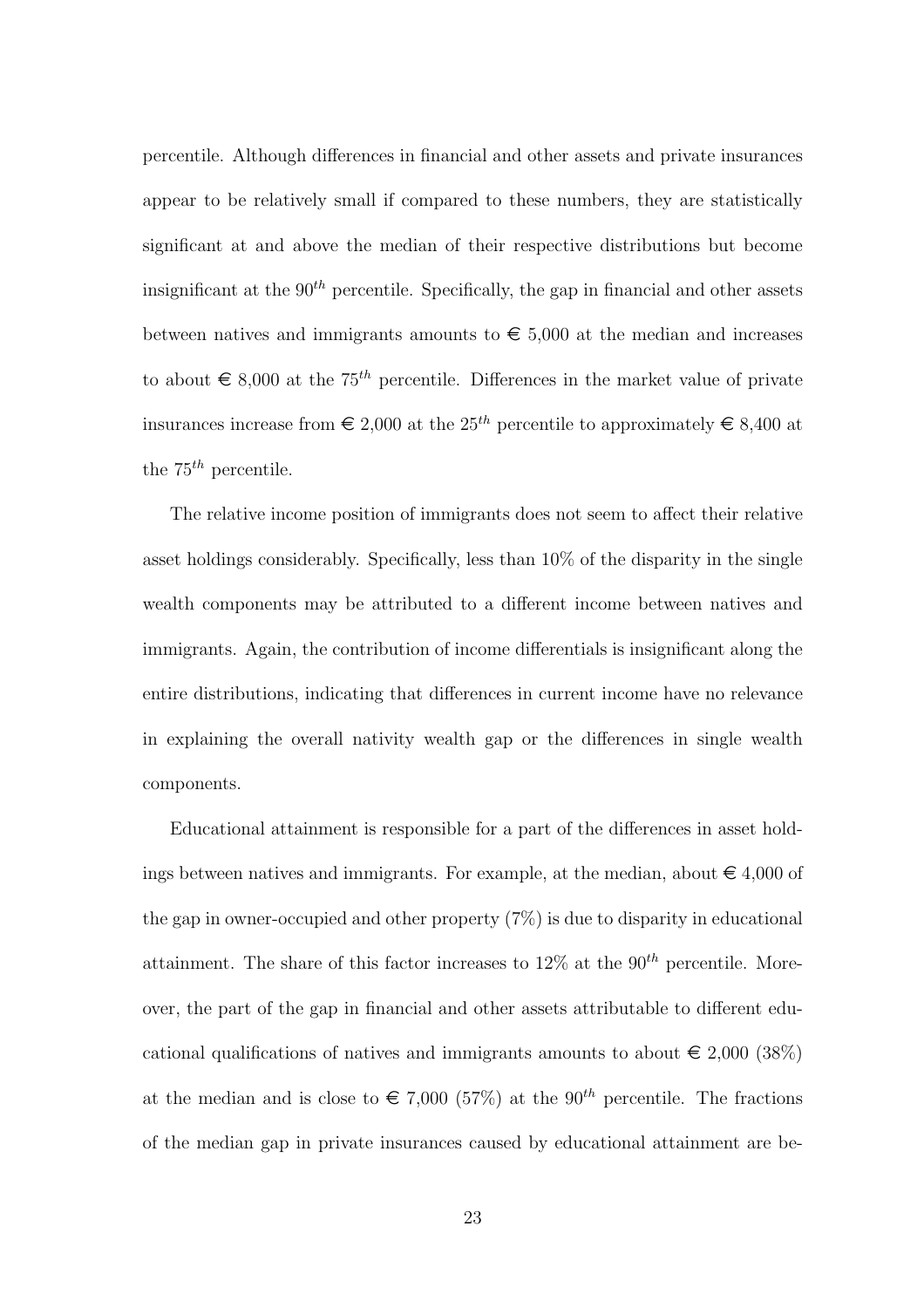low  $\epsilon$  2,000 and insignificant at all percentiles of the distribution.

Finally, the estimates indicate that differences in demographic characteristics do not have a significant influence on differences in the distribution of any wealth component. A reason for this observation may be the fact that existing differences in demographic characteristics are too small to explain the relative wealth and asset holdings of immigrants. The descriptive statistics presented in Table 1 comply with this interpretation.

Overall, the empirical findings indicate that wealth disparities and differences in the components of wealth are the result of disparity in educational attainment of natives and immigrants to a sizeable extent. Moreover, both income differentials and differences in demographic characteristics do not contribute significantly to the nativity gap in wealth and asset holdings. The estimates of the single components of wealth reveal that educational attainment is highly relevant for the investment in financial and other assets as well as private insurances but relatively less important for the accumulation of real estate. Finally, in most cases, more than half of the gap in wealth and assets holdings remains unexplained by differences in income, education, and demographic characteristics between natives and immigrants.

## 5 Conclusions

This paper examines wealth and asset holdings of immigrants to Germany using data from the German Socio-Economic Panel (SOEP). The empirical findings indicate that natives are wealthier than immigrants along the entire net worth distribution. Differences in owner-occupied and other property constitute the major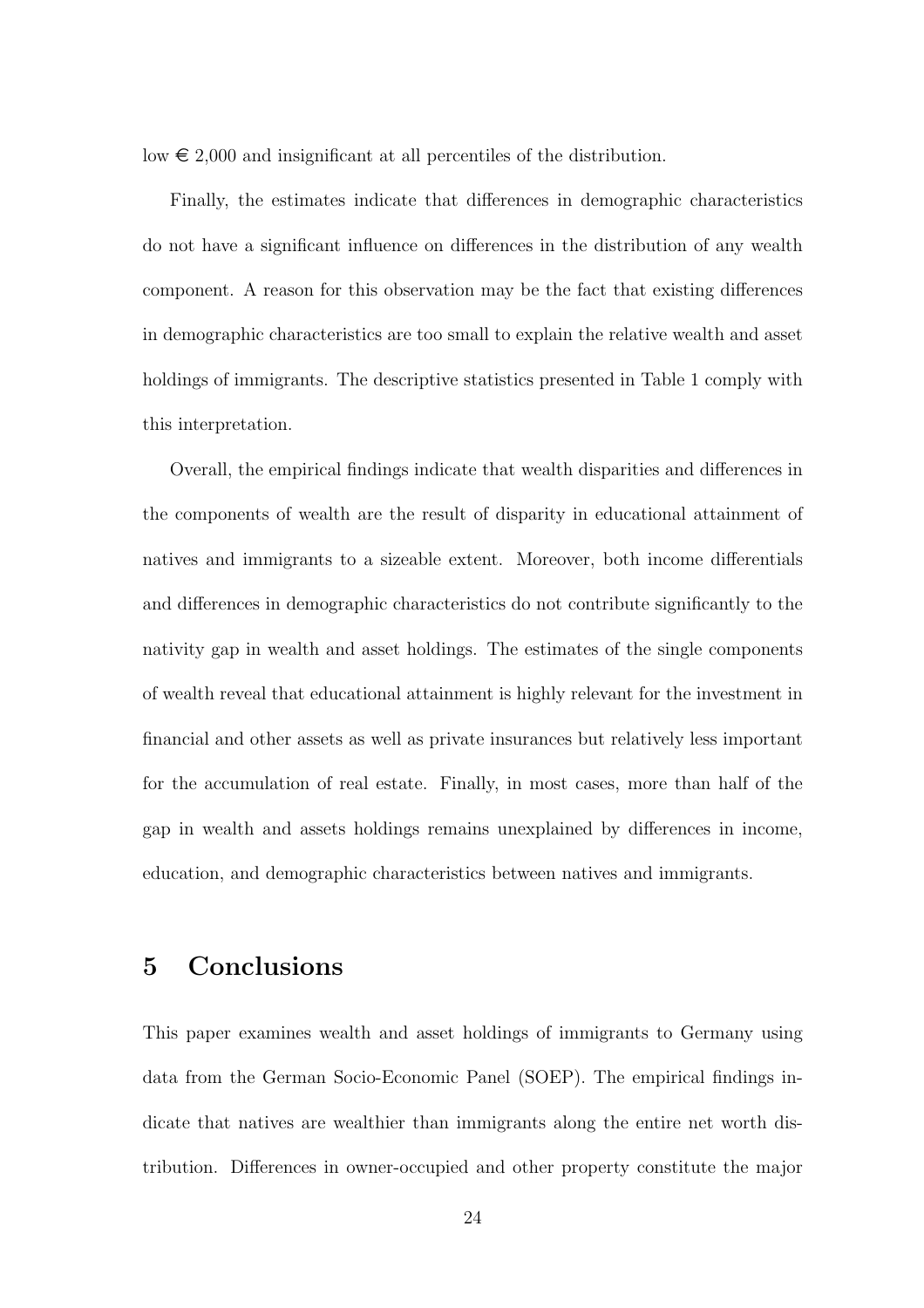component of the net worth differential, suggesting that home-ownership rates of immigrants are much lower than those of natives. Moreover, the degree of migrants' portfolio diversification is significantly lower than that of natives, even after controlling for relevant characteristics. The estimates of a decomposition analysis suggest that a substantial fraction of both the overall wealth gap and differences in wealth components may be explained by disparity in educational attainment to a sizeable extent. At the same time, the contribution of differences in income and demographic characteristics to differences in wealth and asset holdings is insignificant.

On balance, the empirical results point to substantial disparity in the economic well-being between German natives and immigrants. Moreover, the large fraction of the differential in wealth and asset holdings that may be explained by disparity in educational attainment indicates that investments in the future economic situation are reflected by both decisions to accumulate wealth and investments in human capital.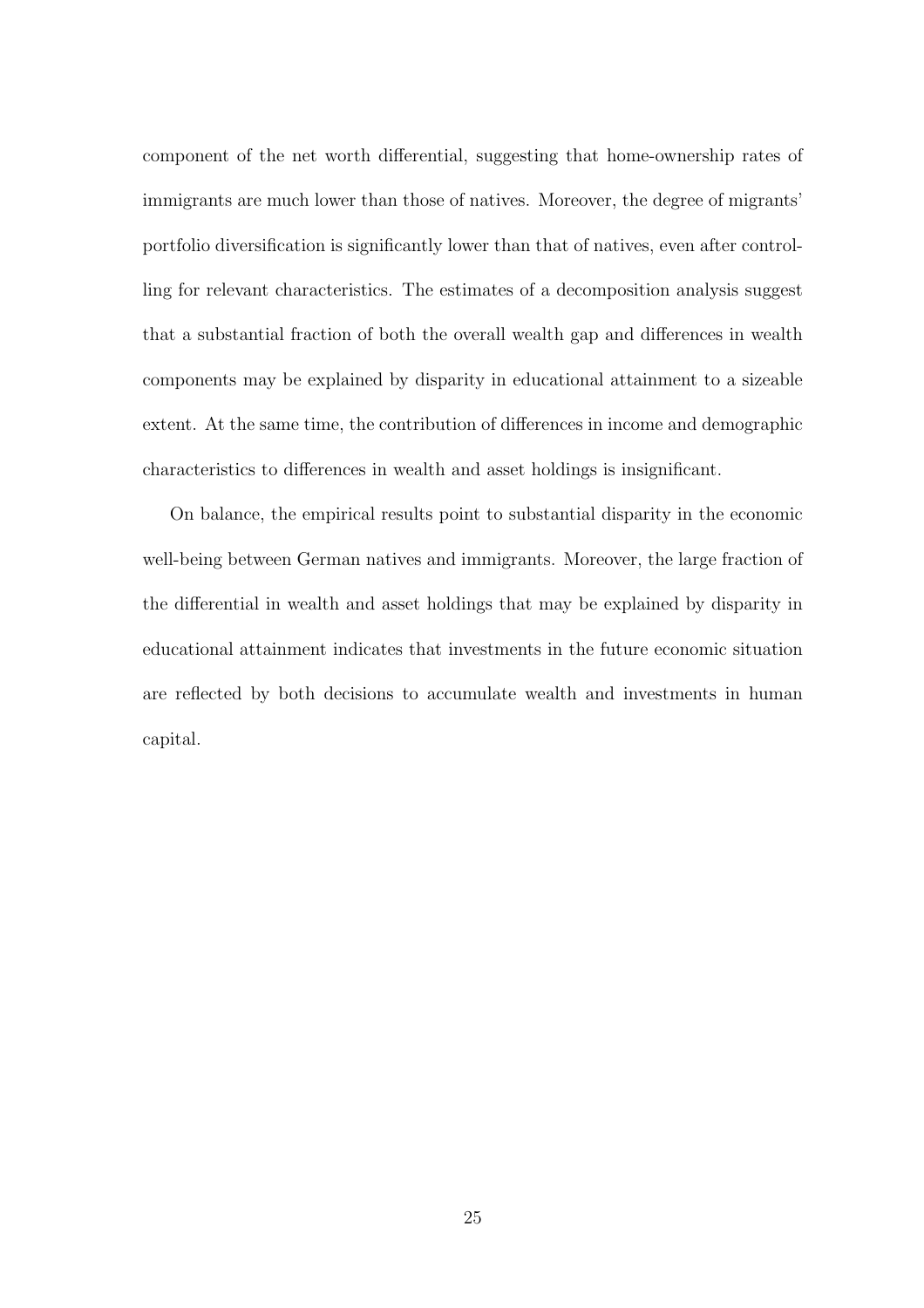|                                  | <b>Natives</b> |           |                         | Immigrants |          |                    |
|----------------------------------|----------------|-----------|-------------------------|------------|----------|--------------------|
|                                  | Mean           | Std.Dev.  | $\overline{\mathbf{N}}$ | Mean       | Std.Dev. | $\overline{\bf N}$ |
| Overall net worth                |                |           |                         |            |          |                    |
| Overall net worth                | 119165.76      | 156995.24 | 3308                    | 65071.02   | 95811.94 | 587                |
| Net worth if $> 0$               | 124725.58      | 156737.96 | 3184                    | 71133.65   | 96102.63 | 542                |
| Median net worth if $> 0$        | 101831.20      | 71134.20  | 3184                    | 37002.00   | 32259.57 | 542                |
| % > 0                            | 0.962          | 0.192     | 3308                    | 0.927      | 0.260    | 587                |
| Wealth components                |                |           |                         |            |          |                    |
| Owner-occupied and other         |                |           |                         |            |          |                    |
| property                         | 81641.70       | 112486.70 | 3308                    | 41766.04   | 65633.07 | 587                |
| Net market value if $> 0$        | 120147.94      | 118295.21 | 2292                    | 83305.89   | 71658.52 | 284                |
| Median net market value if $> 0$ | 100000.00      | 50000.00  | 2292                    | 63347.20   | 36466.75 | 284                |
| % > 0                            | 0.677          | 0.468     | 3308                    | 0.500      | 0.500    | 587                |
| Financial and other assets       | 21304.03       | 67724.03  | 3308                    | 12212.55   | 46423.84 | 587                |
| Market value if $> 0$            | 33224.15       | 82207.47  | 2092                    | 29461.07   | 68582.02 | 224                |
| Median market value if $> 0$     | 15000.00       | 10010.52  | 2092                    | 10072.60   | 7169.68  | 224                |
| % > 0                            | 0.641          | 0.480     | 3308                    | 0.415      | 0.493    | 587                |
| Private insurances               | 19540.65       | 34175.62  | 3308                    | 13894.97   | 26050.55 | 587                |
| Market value if $> 0$            | 24309.80       | 36567.32  | 2639                    | 19849.04   | 29184.28 | 423                |
| Median market value if $> 0$     | 15000.00       | 10000.00  | 2639                    | 9332.60    | 6480.39  | 423                |
| % > 0                            | 0.804          | 0.397     | 3308                    | 0.700      | 0.459    | 587                |
| Number of assets                 | 2.371          | 1.057     | 3308                    | 1.739      | 0.908    | 587                |
| <b>Explanatory variables</b>     |                |           |                         |            |          |                    |
| Net Income                       | 1734.44        | 1192.46   | 3308                    | 1620.06    | 1050.57  | 587                |
| Age                              | 45.381         | 9.246     | 3308                    | 45.027     | 9.947    | 587                |
| Kids<18                          | 0.901          | 0.997     | 3308                    | 1.132      | 1.167    | 587                |
| Education                        | 12.626         | 2.744     | 3308                    | 11.399     | 2.420    | 587                |
| Immigration cohort               |                |           |                         |            |          |                    |
| $<$ 1965                         |                |           |                         | 0.078      | 0.268    | 587                |
| 1965-1973                        |                |           |                         | 0.250      | 0.433    | 587                |
| 1974-1989                        |                |           |                         | 0.443      | 0.497    | 587                |
| >1989                            |                |           |                         | 0.229      | 0.420    | 587                |
| Region of origin                 |                |           |                         |            |          |                    |
| OECD Member Country              |                |           |                         | 0.339      | 0.474    | 587                |
| Central and Eastern Europe       |                |           |                         | 0.379      | 0.486    | 587                |
| Turkey                           |                |           |                         | 0.164      | 0.371    | 587                |
| Ex-Yugoslavia                    |                |           |                         | 0.071      | 0.256    | 587                |
| Other                            |                |           |                         | 0.048      | 0.213    | 587                |

NOTE.–Weighted numbers based on weights provided by the SOEP.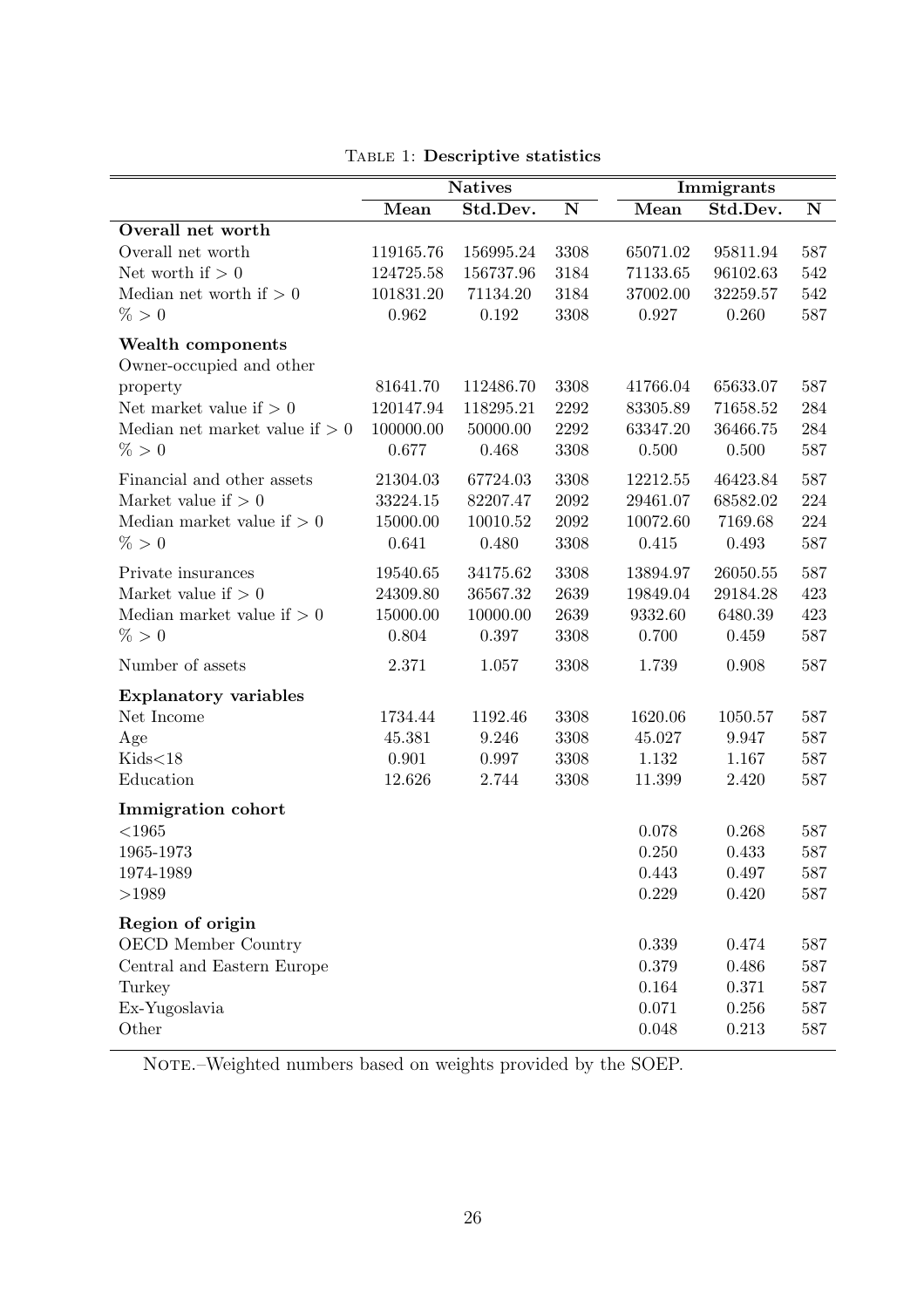|                            |                | Owner-         |              |               |
|----------------------------|----------------|----------------|--------------|---------------|
|                            |                | occupied       | Financial    |               |
|                            | Overall        | and            | and          |               |
|                            | net            | other          | other        | Private       |
|                            | worth          | property       | assets       | insurances    |
| Net income $\times 10^3$   | $14300.53***$  | $5490.35***$   | $2135.67***$ | $4049.64***$  |
|                            | (1762.39)      | (1236.73)      | (166.152)    | (319.38)      |
| Education                  | 3058.97***     | 1255.63**      | 921.58***    | $-239.57$     |
|                            | (785.81)       | (558.40)       | (78.76)      | (149.70)      |
| Kids<18                    | 8339.19***     | 9940.88***     | $-294.36*$   | 54.70         |
|                            | (1923.39)      | (1400.03)      | (165.97)     | (350.52)      |
| Age                        | 1275.18        | $-416.96$      | $-599.08***$ | $818.59***$   |
|                            | (1885.33)      | (1165.58)      | (142.15)     | (316.50)      |
| $Age^2 \times 10^2$        | 2978.75        | 4316.27***     | 887.46***    | $-713.21**$   |
|                            | (2135.36)      | (1283.41)      | (156.79)     | (349.58)      |
| Immigrant                  | $-16989.80**$  | $-17694.70***$ | $-1625.98**$ | $-409.55$     |
|                            | (6597.23)      | (5459.67)      | (639.66)     | (1593.99)     |
| Immigrant (excl.           | $-14951.42*$   | $-10025.55*$   | $-345.60$    | $-3038.56*$   |
| Mixed Households)          | (8464.94)      | (5828.48)      | (835.12)     | (1766.19)     |
| Mixed household            | $-2614.18$     | $-3996.81$     | 7.79         | 3049.70       |
| $\times$ Foreign Head      | (10548.00)     | (7801.50)      | (998.95)     | (2562.52)     |
| Mixed household            | 17565.60**     | 14022.36**     | 337.80       | $-11.14$      |
| $\times$ Native Head       | (8865.11)      | (6229.71)      | (820.35)     | (1822.10)     |
| <b>Immigration</b> cohorts |                |                |              |               |
| $<$ 1965                   | $-2159.69$     | $-22074.16**$  | $-884.96$    | 3862.85       |
|                            | (12396.55)     | (10195.98)     | (1183.73)    | (2472.14)     |
| 1965-1973                  | 8228.59        | 19729.74***    | $-209.60$    | $-3766.40**$  |
|                            | (9850.74)      | (6860.13)      | (868.71)     | (1893.32)     |
| 1974-1989                  | $-5155.58$     | 23.06          | 985.66       | $-736.96$     |
|                            | (8113.29)      | (6109.37)      | (719.18)     | (1456.06)     |
| >1989                      | $-913.32$      | 2321.36        | 108.90       | 640.51        |
|                            | (7978.14)      | (5871.93)      | (694.80)     | (1547.42)     |
| Regions of origin          |                |                |              |               |
| OECD                       | $-6625.38$     | $-7728.36$     | 177.11       | $-293.14$     |
|                            | (9378.27)      | (6839.30)      | (848.33)     | (1879.30)     |
| <b>CEE</b>                 | 903.77         | 2051.35        | $-282.66$    | 286.78        |
|                            | (7645.47)      | (5712.09)      | (699.34)     | (1528.31)     |
| Ex-Yugoslavia              | $-13789.26$    | $-13485.32*$   | $-883.82$    | 797.16        |
|                            | (11355.57)     | (7988.04)      | (1020.16)    | (2171.67)     |
| Turkey                     | 5443.57        | 2139.60        | 1059.24      | $-575.46$     |
|                            | (10371.09)     | (7789.91)      | (944.20)     | (1928.57)     |
| Other                      | 14067.30       | 17022.73       | $-69.88$     | $-215.34$     |
|                            | (12829.34)     | (10395.96)     | (1227.51)    | (2706.54)     |
| Constant                   | $-110463.47**$ | $-51374.87*$   | $-668.50$    | $-15979.92**$ |
|                            | (43076.20)     | (26997.30)     | (3290.17)    | (7008.24)     |
| $\mathbf N$                | 3,895          | 3,895          | 3,895        | 3,895         |

Table 2: Median quantile regression

NOTE.–Weighted numbers based on weights provided by the SOEP. Standard errors are reported in parentheses.\* $p < .10$ ; \*\* $p < .05$ ; \*\*\* $p < .01$ .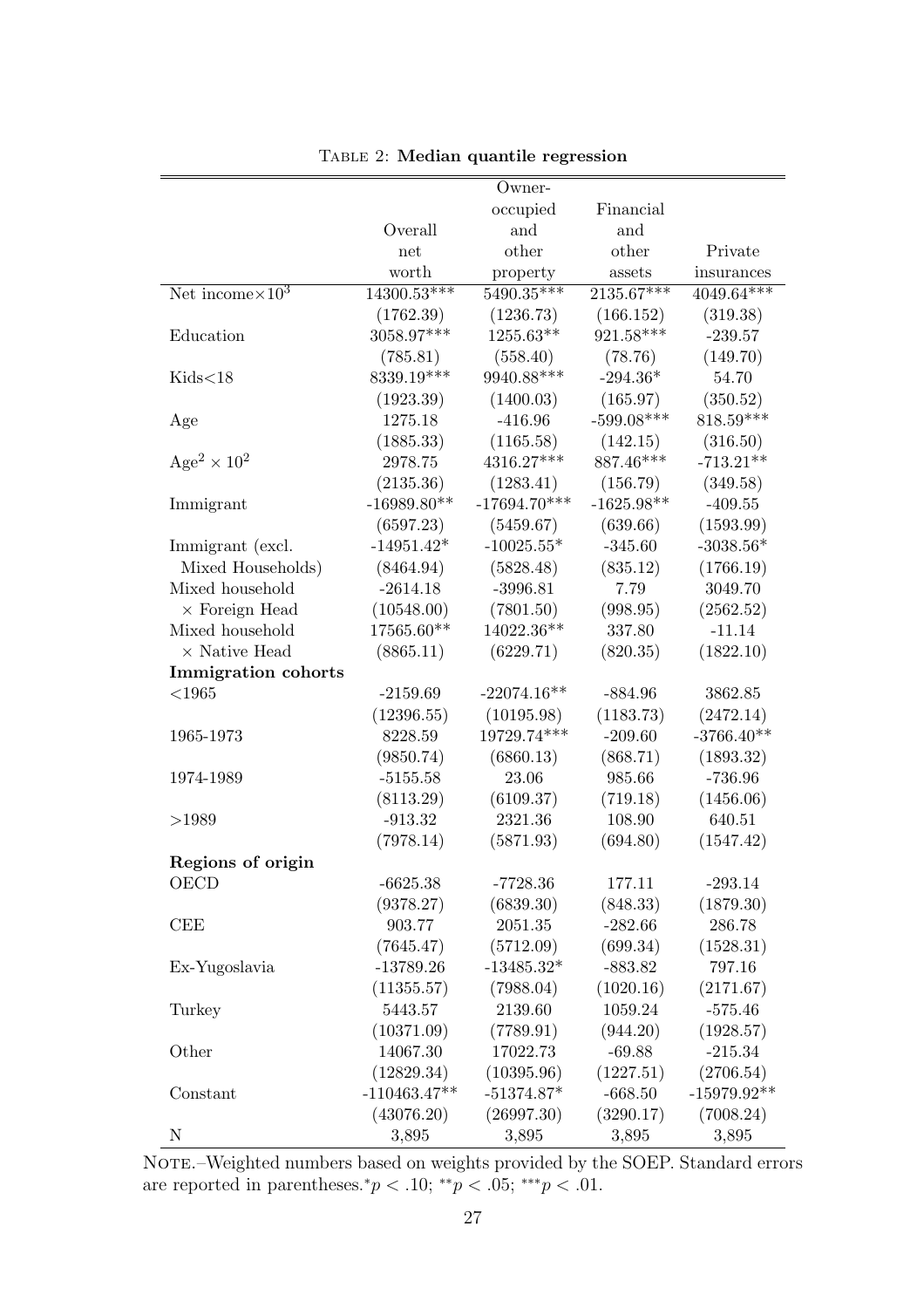|                                           | Poisson model    |       | <b>OLS</b>  |       |
|-------------------------------------------|------------------|-------|-------------|-------|
|                                           | Number of Assets |       | $1 - HHI$   |       |
|                                           | Mean             | S.E.  | Mean        | S.E.  |
| Net income $\times 10^3$                  | $0.074***$       | 0.008 | $0.044***$  | 0.003 |
| Education                                 | $0.021***$       | 0.003 | $0.011***$  | 0.001 |
| Kids<18                                   | 0.008            | 0.009 | $-0.004$    | 0.004 |
| Age                                       | $0.034***$       | 0.008 | 0.005       | 0.003 |
| Age <sup>2</sup> $\times$ 10 <sup>2</sup> | $-0.025***$      | 0.008 | $-0.003$    | 0.004 |
| Immigrant                                 | $-0.165***$      | 0.035 | $-0.042**$  | 0.018 |
| Immigrant (excl. Mixed HH)                | $-0.186***$      | 0.046 | $-0.083***$ | 0.019 |
| Mixed household $\times$ Foreign Head     | $0.098*$         | 0.053 | $0.071***$  | 0.023 |
| Mixed household $\times$ Native Head      | $0.373***$       | 0.093 | $0.166***$  | 0.036 |
| <b>Immigration</b> cohorts                |                  |       |             |       |
| $<\!\!1965$                               | 0.046            | 0.062 | 0.019       | 0.031 |
| 1965-1973                                 | 0.063            | 0.052 | $0.037*$    | 0.020 |
| 1974-1989                                 | $-0.012$         | 0.043 | $-0.014$    | 0.018 |
| >1989                                     | $-0.097**$       | 0.048 | $-0.041**$  | 0.021 |
| Regions of origin                         |                  |       |             |       |
| <b>OECD</b>                               | $-0.095*$        | 0.052 | $-0.041*$   | 0.022 |
| CEE                                       | $0.087*$         | 0.046 | 0.017       | 0.020 |
| Ex-Yugoslavia                             | $-0.076$         | 0.060 | $-0.040$    | 0.031 |
| Turkey                                    | 0.018            | 0.056 | 0.028       | 0.024 |
| Other                                     | 0.065            | 0.074 | 0.036       | 0.039 |
| Constant                                  | $-0.559***$      | 0.193 | $-0.099$    | 0.078 |
| $F_{14,3881}$                             |                  |       | 46.04       |       |
| $\mathrm{R}^2$                            | 0.15             |       |             |       |
| ${\rm N}$                                 | 3,895            |       | 3,895       |       |

Table 3: Asset portfolio diversification – Poisson and OLS estimates

NOTE.–Weighted numbers based on weights provided by the SOEP. \* $p < .10$ ; \*\* $p < .05$ ; \*\*\* $p < .01$ .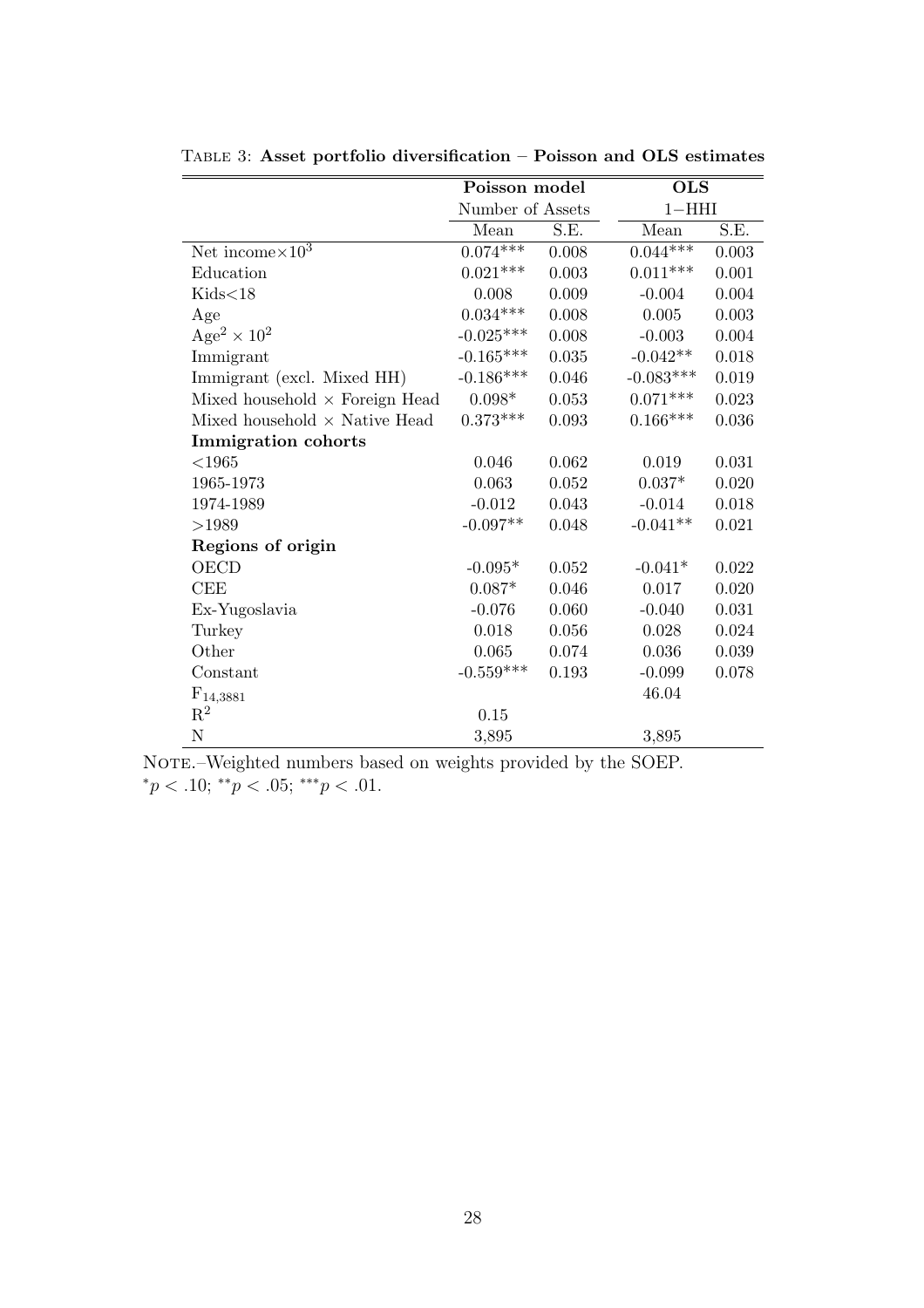|           | Raw Gap    | Income            | Education | Demography | Unexplained |
|-----------|------------|-------------------|-----------|------------|-------------|
| $10^{th}$ | 3853.20    | 264.70            | 1029.70   | 1083.00    | 1475.80     |
|           | [879.12]   | [211.85]          | [304.64]  | [581.63]   | [981.51]    |
|           |            | (7)               | (27)      | (28)       | (38)        |
| $25^{th}$ | 15647.40   | 857.27            | 3921.87   | 1522.87    | 9345.40     |
|           | [1920.17]  | [660.06]          | [1035.96] | [1634.15]  | [2098.52]   |
|           |            | (5)               | (25)      | (10)       | (60)        |
| $50^{th}$ | 49302.20   | 819.43            | 7345.93   | $-2468.17$ | 43605.00    |
|           | [6943.84]  | [1557.75]         | [2420.25] | [3910.33]  | [6637.54]   |
|           |            | (2)               | (15)      | $(-5)$     | (88)        |
| $75^{th}$ | 72211.40   | 1789.70           | 8936.10   | $-4396.00$ | 65881.60    |
|           | [12160.25] | [2179.25]         | [2935.25] | [3905.77]  | [10530.08]  |
|           |            | (2)               | (12)      | $(-6)$     | (91)        |
| $90^{th}$ | 88685.20   | 4390.03           | 18034.93  | $-9177.37$ | 75437.60    |
|           | [27209.81] | [5485.15]         | [6521.37] | [7104.77]  | [24749.32]  |
|           |            | $\left( 5\right)$ | (21)      | $(-11)$    | (85)        |
| P50-P10   | 45449.00   | 554.73            | 6316.23   | $-3551.17$ | 42129.20    |
|           | [6443.14]  | [1446.88]         | [2181.40] | [3626.06]  | [5939.25]   |
| P75-P25   | 56564.00   | 932.43            | 5014.23   | $-5918.87$ | 56536.20    |
|           | [11448.24] | [1865.50]         | [2721.13] | [2935.98]  | [10313.07]  |
| P90-P50   | 39383.00   | 3570.60           | 10689.00  | $-6709.20$ | 31832.60    |
|           | [23178.66] | [4564.89]         | [5628.17] | [4767.17]  | [22346.64]  |

Table 4: DFL decomposition: Overall net worth – Natives vs. Immigrants

Note.–Percentage of total variation explained in parentheses. Standard errors of explained variation are reported in brackets.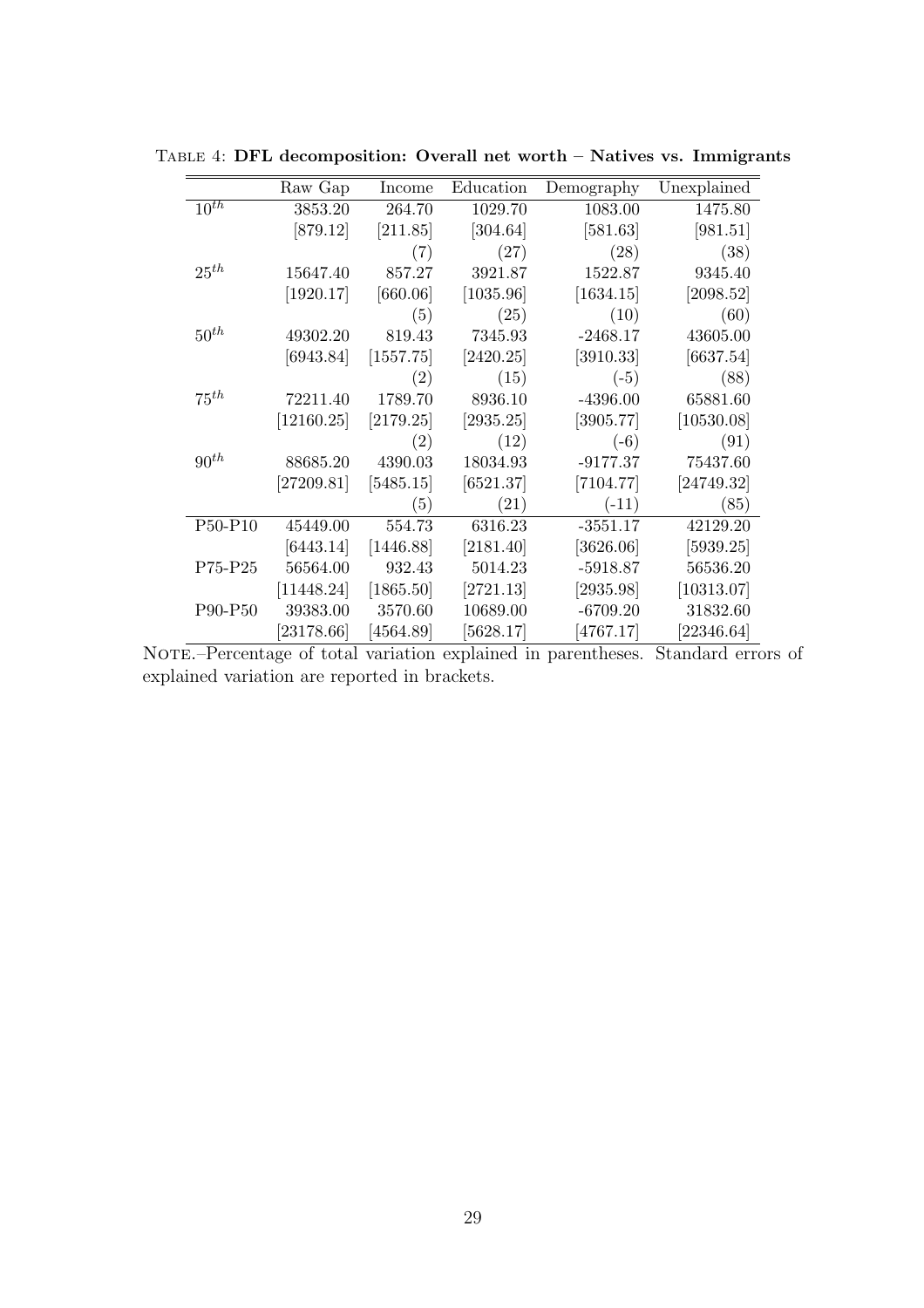|                            | Raw Gap                 | Income        | Education       | Demography            | Unexplained     |
|----------------------------|-------------------------|---------------|-----------------|-----------------------|-----------------|
| Owner-occupied and         |                         |               |                 |                       |                 |
| other property             |                         |               |                 |                       |                 |
| $25^{th}$                  | 0.00                    | 0.00          | 0.00            | 0.00                  | 0.00            |
|                            | [0.00]                  | [0.00]        | [0.00]          | [0.00]                | [0.00]          |
|                            |                         | (.)           | (.)             | (.)                   | (.)             |
| $50^{th}$                  | 51618.20                | 1047.13       | 3824.13         | $-1721.27$            | 48468.20        |
|                            | [8485.01]               | [1119.23]     | [1897.83]       | [3081.16]             | [8054.75]       |
|                            |                         | (2)           | (7)             | $(-3)$                | (94)            |
| $75^{th}$                  | 43164.20                | 1139.10       | 5526.90         | $-3286.80$            | 39785.00        |
|                            | [8742.30]               | [1444.04]     | [2330.75]       | [3241.21]             | [7991.29]       |
|                            |                         | (3)           | (13)            | $(-8)$                | (92)            |
| $90^{th}$                  | 75747.00                | 1320.60       | 9384.10         | $-3848.30$            | 68890.60        |
|                            | $\left[15066.24\right]$ | [2926.83]     | [4588.83]       | [4945.08]             | [14429.54]      |
|                            |                         | (2)           | (12)            | $(-5)$                | (91)            |
| P90-P50                    | 24128.80                | 273.47        | 5559.97         | $-2127.03$            | 20422.40        |
|                            | [14418.02]              | [2544.63]     | [4212.30]       | [3462.20]             | [14960.06]      |
| Financial and other assets |                         |               |                 |                       |                 |
| $25^{th}$                  | 0.00                    | 0.00          | 0.00            | 0.00                  | 0.00            |
|                            | [0.00]                  | [0.00]        | [0.00]          | [0.00]                | [0.00]          |
|                            |                         | (.)           | (.)             | (.)                   | (.)             |
| $50^{th}$                  | 5000.00                 | 48.07         | 1890.77         | 61.17                 | 3000.00         |
|                            | [178.23]                | [154.89]      | [316.35]        | [247.78]              | [397.74]        |
|                            |                         | (1)           | (38)            | (1)                   | (60)            |
| $75^{th}$                  | 7739.00                 | 52.10         | 2552.10         | $-0.40$               | 5135.20         |
|                            | [2283.44]               | [717.28]      | [867.62]        | [747.26]              | [1956.95]       |
|                            |                         | (1)           | (33)            | (0)                   | (66)            |
| $90^{th}$                  | 12560.60                | 896.63        | 6928.43         | $-1075.87$            | 5811.40         |
|                            | [9886.52]               | [1592.79]     | [2268.83]       | [1762.53]             | [9090.74]       |
|                            |                         | (7)           | (57)            | $(-9)$                | (45)            |
| P90-P50                    | 7560.60                 | 848.57        | 5037.67         | $-1137.03$            | 2811.40         |
|                            | [9693.40]               | [1514.95]     | [2117.48]       | [1643.29]             | [8929.86]       |
| Private insurances         |                         |               |                 |                       |                 |
| $25^{th}$                  | 2000.00                 | 35.00         | 36.40           | $-71.40$              | 2000.00         |
|                            | [285.88]                | [111.38]      | [148.85]        | [225.09]              | [344.44]        |
| $50^{th}$                  |                         | (2)           | (2)             | $(-4)$                | (100)           |
|                            | 5128.20                 | 347.30        | 807.00          | $-443.90$             | 4417.80         |
|                            | [1377.68]               | [367.13]      | [427.39]        | [535.23]              | [1373.79]       |
| $75^{th}$                  | 8402.20                 | (7)<br>600.10 | (16)<br>1959.40 | $(-9)$<br>$-1762.70$  | (86)            |
|                            |                         |               |                 |                       | 7605.40         |
|                            | [3375.76]               | [976.50]      | [990.30]        | [1308.31]             | [3572.84]       |
| $90^{th}$                  |                         | (8)           | (24)            | $(-21)$               | (89)            |
|                            | 5306.40                 | 359.27        | 1624.67         | $-1983.93$            | 5306.40         |
|                            | [8996.39]               | [1457.66]     | [2439.04]       | [1835.13]             | [8915.82]       |
| P90-P50                    | 178.20                  | (7)<br>11.97  | (31)<br>817.67  | $(-38)$<br>$-1540.03$ | (100)<br>888.60 |
|                            |                         |               |                 |                       |                 |
|                            | [7299.63]               | [1300.15]     | [2172.29]       | [1431.04]             | [7290.08]       |

Table 5: DFL decomposition: Wealth components – Natives vs. Immigrants

NOTE.–See Note to Table 4.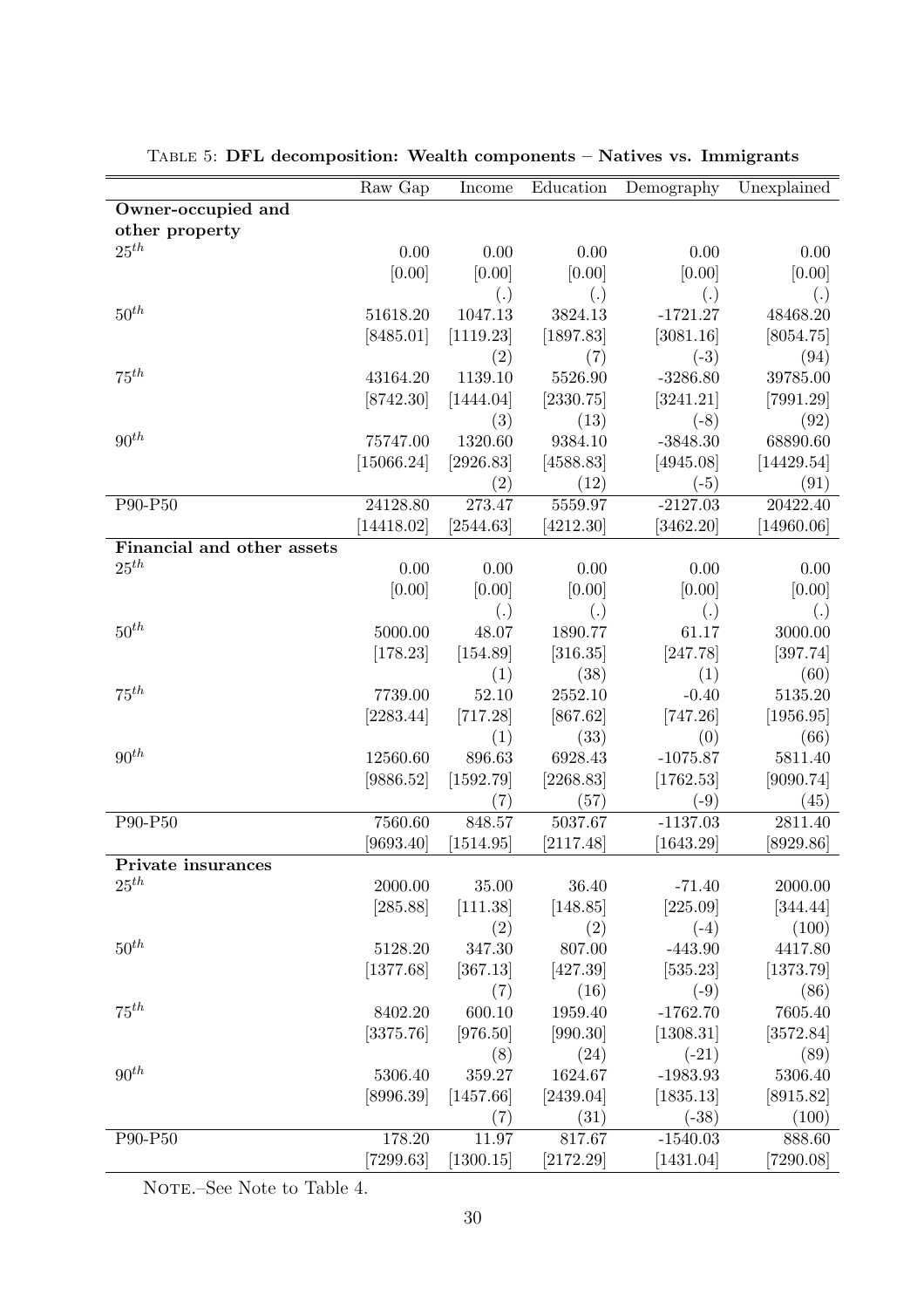

FIGURE 1: Quantile regression estimates. Overall wealth gap



Figure 2: Quantile regression estimates. Differences in owner-occupied and other property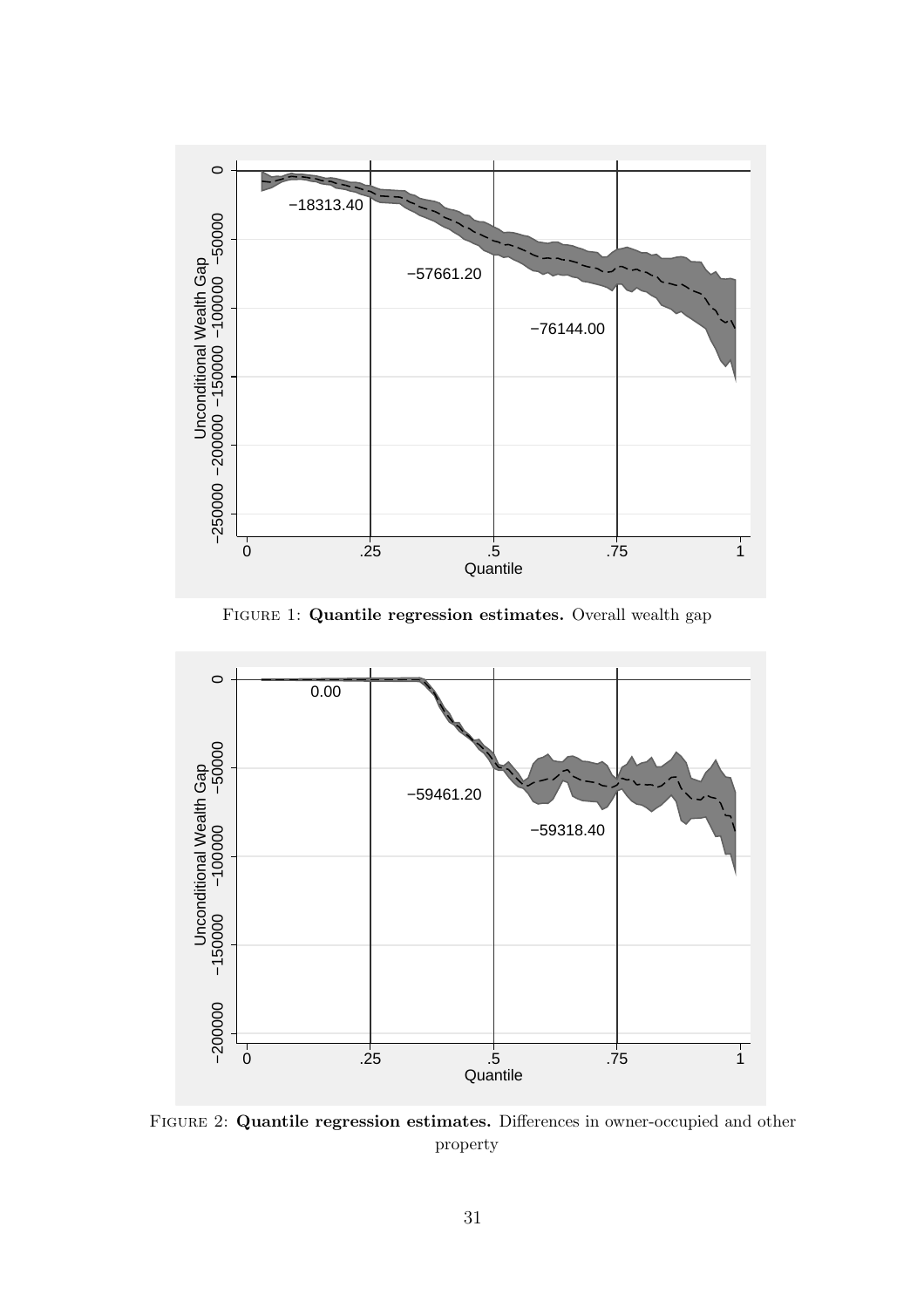

Figure 3: Quantile regression estimates. Differences in financial and other assets



Figure 4: Quantile regression estimates. Differences in private insurances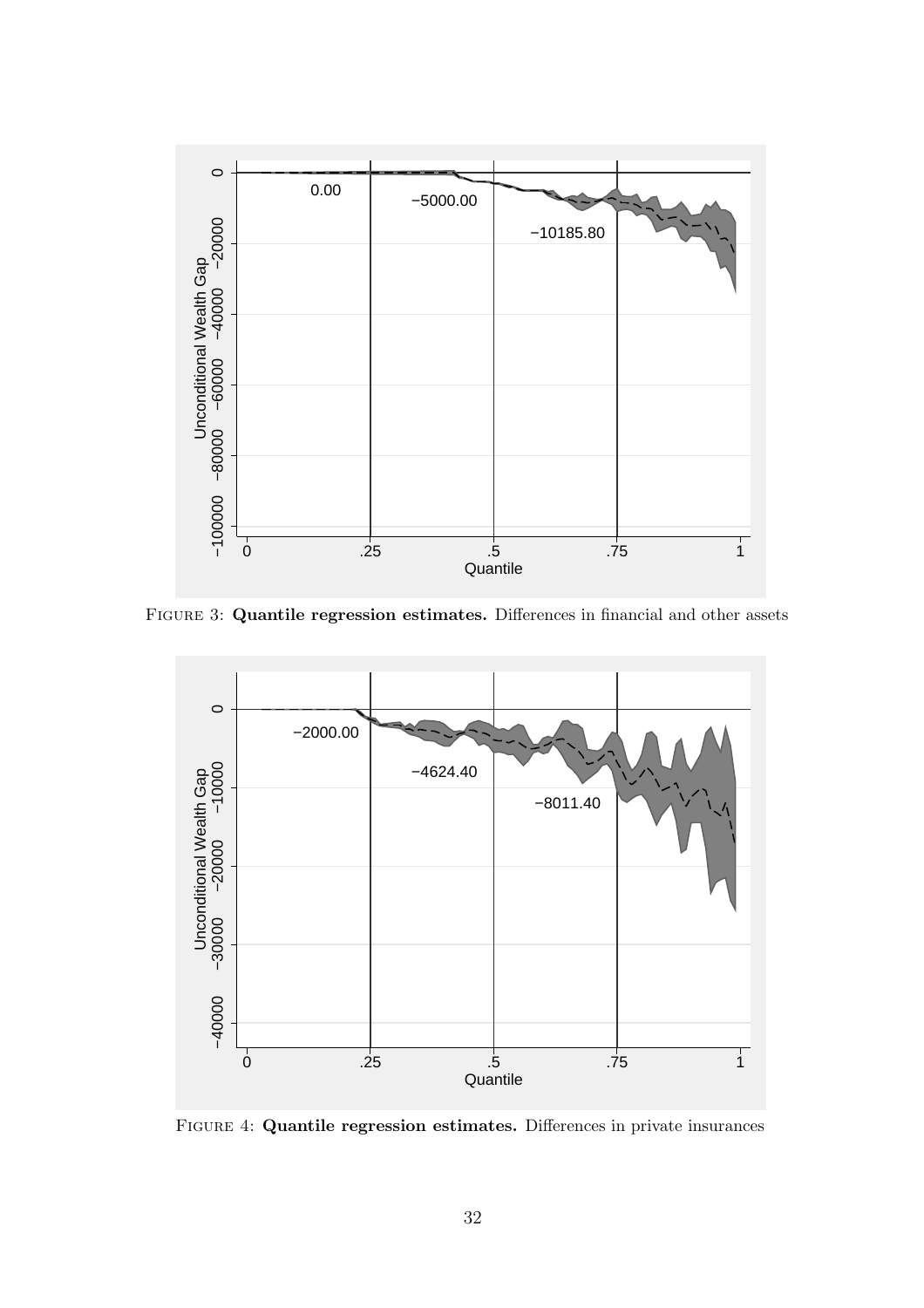### References

- Acharya, V. V., I. Hasan, and A. Saunders (2002). Should Banks be Diversified? Evidence from Individual Bank Loan Portfolios. BIS Working Papers 118.
- Amuedo-Dorantes, C. and S. Pozo (2002). Precautionary Saving by Young Immigrants and Young Natives. Southern Economic Journal  $69(1)$ ,  $48-71$ .
- Amuedo-Dorantes, C. and S. Pozo (2006). Remittances as Insurance: Evidence from Mexican Immigrants. Journal of Population Economics 19 (2), 227–254.
- Antecol, H., D. B. Cobb-Clark, and S. J. Trejo (2003). Immigration Policy and the Skills of Immigrants to Australia, Canada, and the United States. Journal of Human Resources 38 (1), 192–218.
- Barsky, R., J. Bound, K. C. Kerwin, and J. P. Lupton (2002). Accounting for the Black-White Wealth Gap: a Nonparametric Approach. Journal of the American Statistical Association 97(459), 663–673.
- Bauer, T. K., D. A. Cobb-Clark, V. Hildebrand, and M. Sinning (2007). A Comparative Analysis of the Nativity Wealth Gap. Ruhr Economic Papers 6.
- Bauer, T. K., B. Dietz, K. F. Zimmermann, and E. Zwintz (2005). German Migration: Development, Assimilation, and Labor Market Effects. In K. F. Zimmermann (Ed.), *European Migration: What do we know?*, pp. 197–261. Oxford: Oxford University Press.
- Blau, F. D. and J. W. Graham (1990). Black-White Differences in Wealth and Asset Composition. Quarterly Journal of Economics 105 (2), 321–339.
- Bonin, H., A. Constant, K. Tatsiramos, and K. F. Zimmermann (2006). Native-Migrant Differences in Risk Attitudes. IZA Discussion Paper 1999.
- Borjas, G. J. (1987). Self-Selection and the Earnings of Immigrants. The American Economic Review 77 (4), 531–553.
- Borjas, G. J. (1994). The Economics of Immigration. Journal of Economic Literature  $32(4)$ , 1667–1717.
- Carroll, C., B.-K. Rhee, and C. Rhee (1994). Are There Cultural Effects on Saving? Some Cross-Sectional Evidence. Quarterly Journal of Economics 109 (3), 685–699.
- Chiswick, B. R. (1978). The Effect of Americanization on the Earnings of Foreignborn Men. Journal of Political Economy 86 (5), 897–921.
- Chiteji, N. S. and F. P. Stafford (1999). Portfolio Choices of Parents and Their Children as Young Adults: Asset Accumulation by African-American Families. American Economic Review 89 (2), 377–380.
- Cobb-Clark, D. A. and V. A. Hildebrand (2006a). The Portfolio Choices of Hispanic Couples. Social Science Quaterly 87(5), 1344–1363.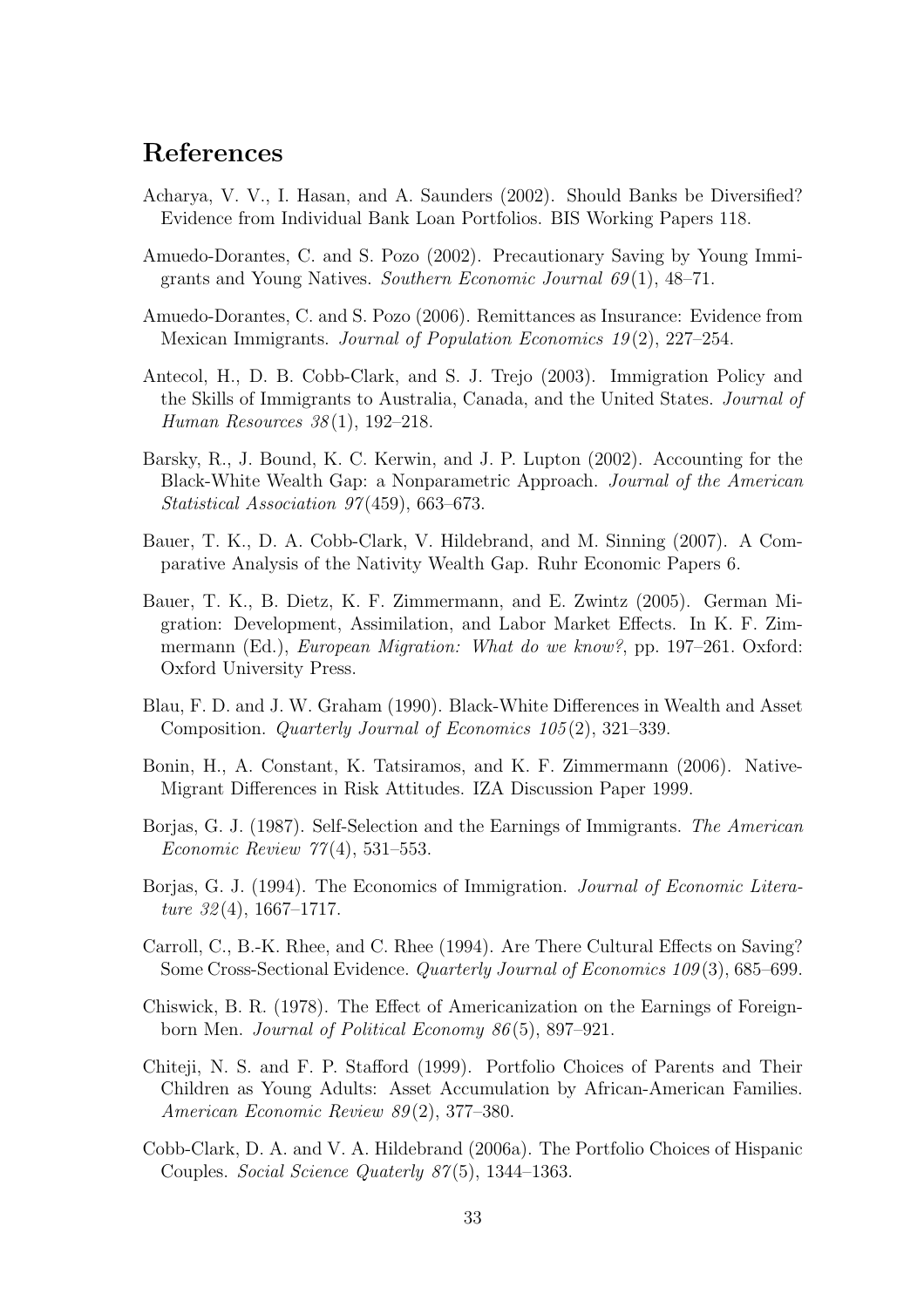- Cobb-Clark, D. A. and V. A. Hildebrand (2006b). The Wealth and Asset Holdings of U.S.-Born and Foreign-Born Households: Evidence from SIPP Data. Review of Income and Wealth  $52(1)$ , 17-42.
- Cobb-Clark, D. A. and V. A. Hildebrand (2006c). The Wealth of Mexican Americans. Journal of Human Resources 41 (4), 841–873.
- Cobb-Clark, D. A. and S. Stillman (2006). The Retirement Expectations of Middle-Aged Individuals. IZA Discussion Paper 2449.
- De Coulon, A. and F.-C. Wolff (2006). The Location of Immigrants at Retirement: Stay/Return or "Va-et-Vient"? IZA Discussion Paper 2224.
- Deng, S., E. Elyasiani, and C. X. Mao (2007). Diversification and the Cost of Debt of Bank Holding Companies. Forthcoming.
- DiNardo, J., M. Fortin, Nicole, and T. Lemieux (1996). Labor Market Institutions and the Distribution of Wages, 1973-1992: A Semiparametric Approach. Econometrica 64.
- Djajic, S. (1989). Migrants in a Guest-worker System. Journal of Development Economics 31, 327–339.
- Djajic, S. and R. Milbourne (1988). A General Equilibrium Model of Guest-worker Migration. Journal of International Economics 25, 335–351.
- Dohmen, T., A. Falk, D. Huffmann, and U. Sunde (2006). The Intergenerational Transmission of Risk and Trust Attitudes. IZA Discussion Paper 2380.
- Doukas, J. A. and L. H. P. Lang (2003). Foreign Direct Investment, Diversification and Firm Performance. Journal of International Business Studies 34 (2), 153–172.
- Dustmann, C. (1993). Earnings Adjustment of Temporary Migrants. Journal of Population Economics  $6(2)$ , 153-168.
- Dustmann, C. (1997). Return Migration, Uncertainty and Precautionary Savings. Journal of Development Economics 52 (2), 295–316.
- Frick, J. R., M. M. Grabka, and J. Marcus (2007). Editing and Multiple Imputation of Item-Non-Response in the 2002 Wealth Module of the German Socio-Economic Panel (SOEP). DIW Data Documentation 18.
- Galor, O. and O. Stark (1990). Migrants' Savings, the Probability of Return Migration and Migrants' Performance. International Economic Review 31 (2), 463–467.
- Gibson, J., T. Le, and S. Stillman (2007). What Explains the Wealth Gap Between Immigrants and the New Zealand Born? Motu Working Paper 07-12.
- Gittleman, M. and E. N. Wolff (2004). Racial Differences in Patterns of Wealth Accumulation. Journal of Human Resources 39(1), 193–227.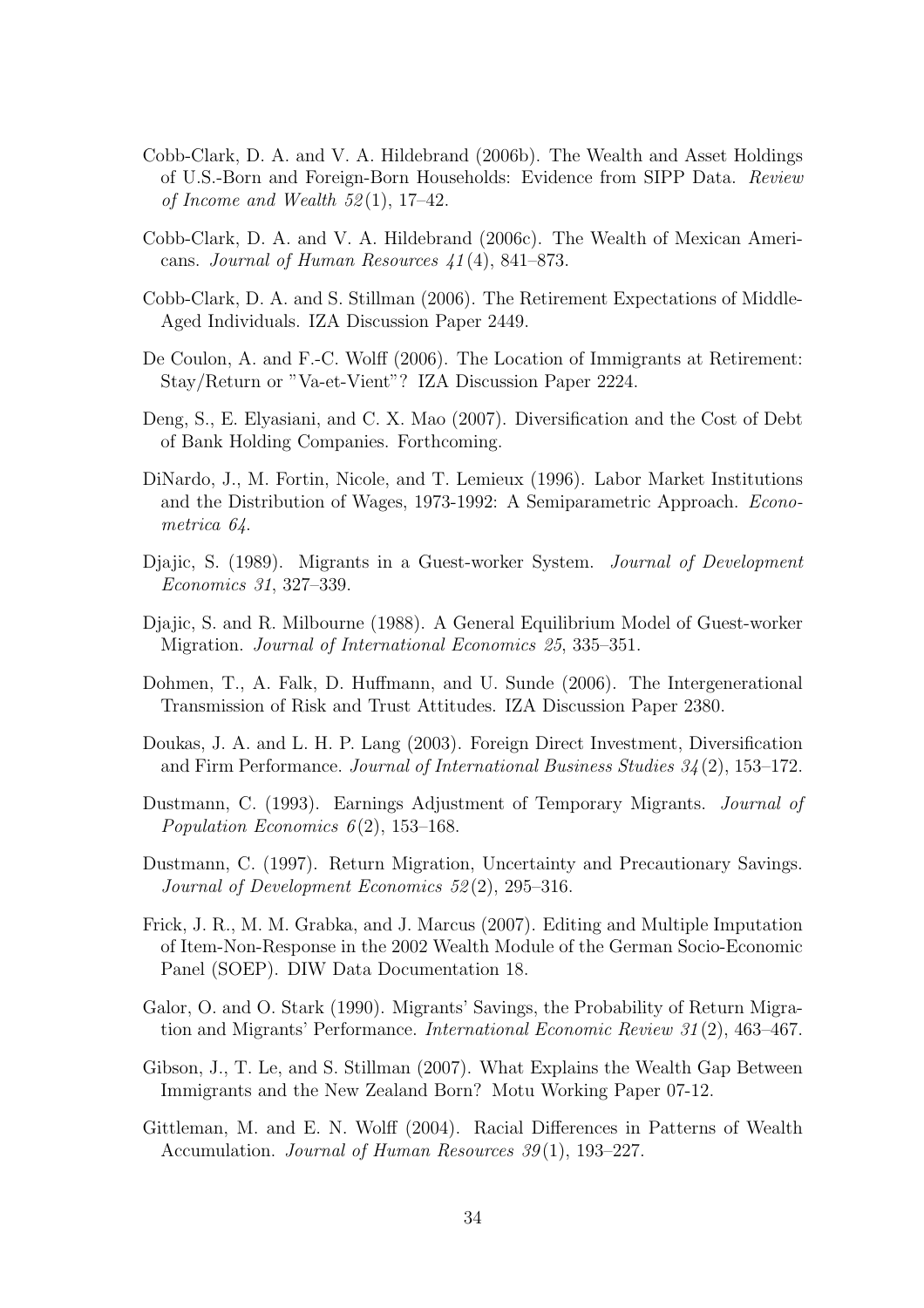- Haisken-DeNew, J. P. and M. Hahn (2006). PanelWhiz: A Menu-Driven Stata/SE Interface for Accessing Panel Data. mimeo, www.panelwhiz.eu.
- Kotlikoff, L. J. (1989). What Determines Savings? Cambridge, Massachusetts: MIT Press.
- Montalto, C. P. and J. Sung (1996). Multiple Imputation in the 1992 Survey of Consumer Finances. Financial Counseling and Planning 7, 133–146.
- Rubin, D. B. (1987). Multiple Imputation for Nonresponse in Surveys. New York: John Wiley Sons.
- Schmidt, C. M. (1997). Immigrant Performance in Germany Labor Earnings of Ethnic German Migrants and Foreign Guest-workers. The Quarterly Review of Economics and Finance 37, 379–397.
- Schmidt, C. M. and K. F. Zimmermann (1992). Migration Pressure in Germany: Past and Future. In K. F. Zimmermann (Ed.), Migration and Development. Berlin: Springer.
- Shamsuddin, A. F. and D. J. DeVoretz (1998). Wealth Accumulation of Canadian and Foreign-Born Households in Canada. Review of Income and Wealth 44 (4), 515–533.
- Sinning, M. (2007). Determinants of Savings and Remittances Empirical Evidence from Immigrants to Germany. Ruhr Economic Papers 23.
- Winkelmann, R. (2000). *Econometric Analysis of Count Data*. Berlin, Heidelberg: Springer.
- Zhang, X. (2002). The Wealth Position of Immigrant Families in Canada. Unpublished working paper, Statistics Canada.
- Zimmermann, K. F. (2005). European Migration: What Do We Know? Oxford University Press: Oxford/New York.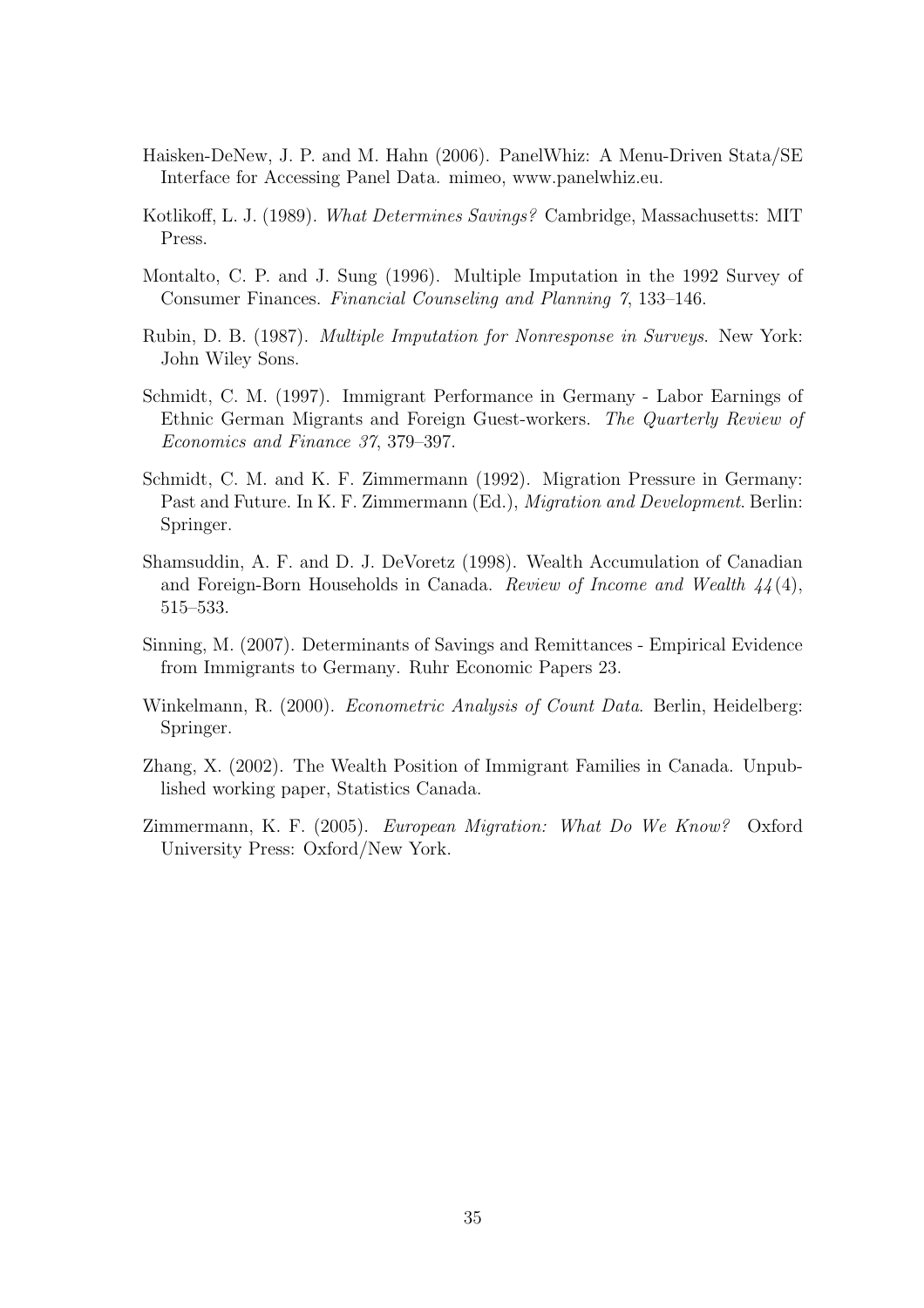## Appendix

| Variable                          |        | Description                                         |
|-----------------------------------|--------|-----------------------------------------------------|
| <b>Wealth Components</b>          |        |                                                     |
| Owner-occupied property           | (a.)   | Individual share of net market value:               |
|                                   |        | (market value $-$ debts) $\times$ individual share; |
|                                   |        | imputation alternative 1-5.                         |
| Other property                    | (b.)   | Individual share of net market value:               |
|                                   |        | (market value $-$ debts) $\times$ individual share; |
|                                   |        | imputation alternative 1-5.                         |
| Financial assets                  | (c.)   | Individual share of market value:                   |
|                                   |        | market value $\times$ individual share;             |
|                                   |        | imputation alternative 1-5.                         |
| Business assets                   | (d.)   | Market value; imputation alternative 1-5.           |
| Tangible assets                   | (e.)   | Market value; imputation alternative 1-5.           |
| Private insurances                | (f.)   | Market value; imputation alternative 1-5.           |
| Owner-occupied and other property |        | $a. + b.$                                           |
| Financial and other assets        |        | $c. + d. + e.$                                      |
| Number of assets                  |        | Number of assets held by respondent                 |
|                                   |        | (0, 1, 2, , 6).                                     |
| <b>Overall Net Worth</b>          |        |                                                     |
| Owner-occupied property           | (i.)   | Individual share of market value:                   |
|                                   |        | market value $\times$ individual share;             |
|                                   |        | imputation alternative 1-5.                         |
| Other property                    | (ii.)  | Individual share of market value:                   |
|                                   |        | market value $\times$ individual share;             |
|                                   |        | imputation alternative 1-5.                         |
| Financial assets                  | (iii.) | Individual share of market value:                   |
|                                   |        | market value $\times$ individual share;             |
|                                   |        | imputation alternative 1-5.                         |
| Debts: owner-occupied property    | (iv.)  | Debts $\times$ individual share;                    |
|                                   |        | imputation alternative 1-5.                         |
| Debts: other property             | (v.)   | Debts $\times$ individual share;                    |
|                                   |        | imputation alternative 1-5.                         |
| Consumer debts                    | (vi.)  | Market value of consumer debts;                     |
|                                   |        | imputation alternative 1-5.                         |
| Overall net worth                 |        | $i + ii + iii + d + e + f - iv - v - vi.$           |

### Table A.1: Definition of Wealth Components and Overall Net Worth

NOTE.–Frick et al. (2007) provide a detailed description of the definition of wealth components in the SOEP.